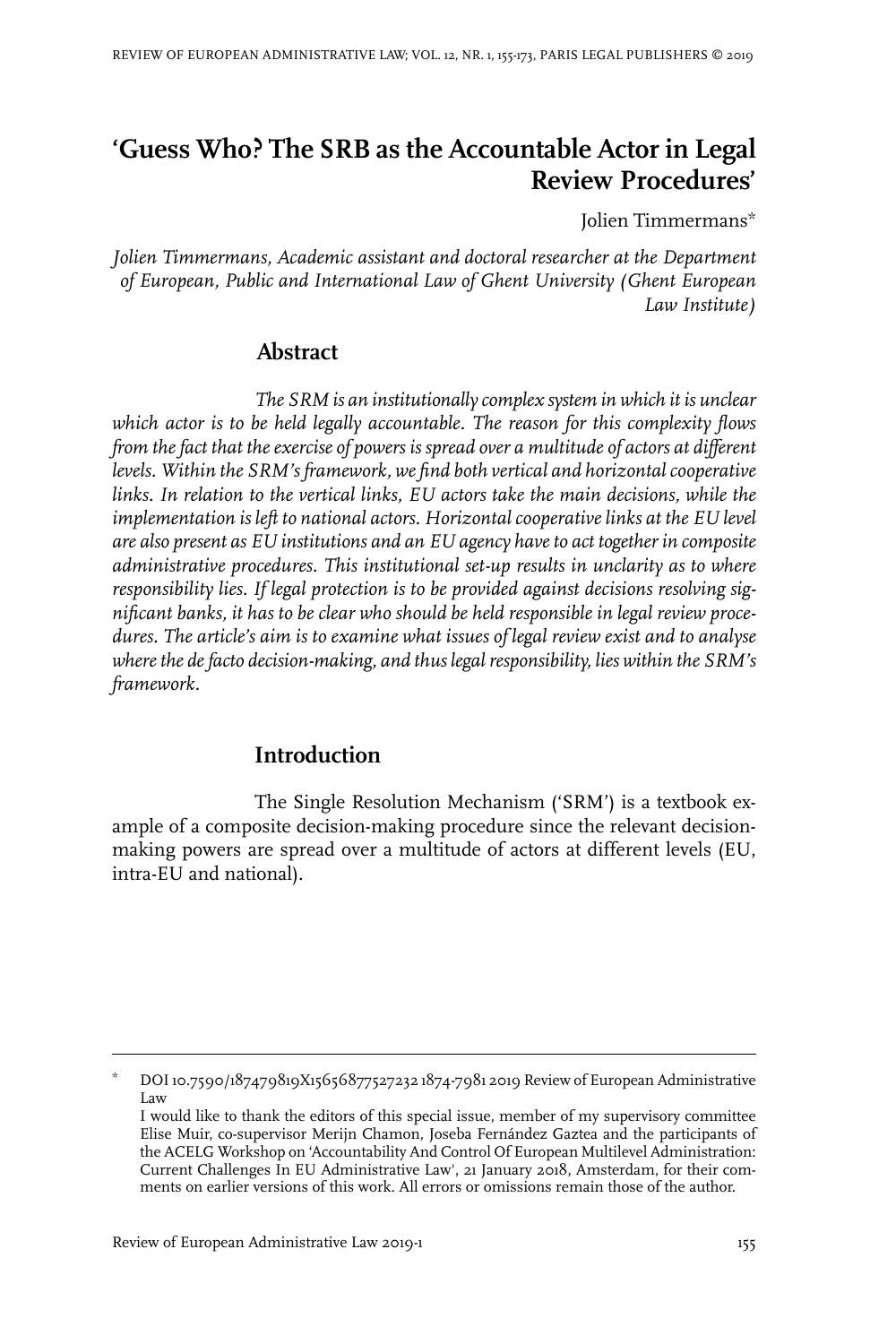TIMMERMANS

The article will show that the SRM's architecture and its implementation is highly complex<sup>1</sup> and that its division of powers is multi-layered. This might result in challenges for upholding the principle of effective judicial protection as guaranteed by Article 47 of the Charter of Fundamental Rights of the European Union. Indeed, trying to find out which actor is to be held accountable within the system has quite some resemblance to Hasbro's well-known guessing game 'Guess who'. This raises the question as to how accountability, understood in terms of legal review, is organised within the SRM. This article contributes to existing literature by identifying gaps in the current legal review procedures by relying on a case study of the *Banco Popular<sup>2</sup>* cases currently pending at the General Court.

This article consists of three sections; the first section will outline the main features of the complex institutional framework and will show that it is unclear where responsibility lies. The second section will disclose the gaps present in the legal review procedures, and the concluding section will put forward the main argument that it is the Single Resolution Board ('SRB') that should be held responsible in legal review procedures in which the CJEU should assess the legality of a resolution decision taken by the SRB (with the involvement of the Commission and/or Council).<sup>3</sup> The article will limit itself to the system of the SRM and the procedure in which a significant bank is resolved by the SRB<sup>4</sup> but will not discuss the resolution of a less significant bank at national level.<sup>5</sup> Lastly, the scope of this article is limited to identifying issues of legal review only, and not of accountability as a whole.

Danny Busch, 'Governance of the Single Resolution Mechanism', in Danny Busch & Guido Ferrarini (ed.), *European Banking Union* (Oxford: OUP 2015) 332. European Court of Auditors, 1 Special Report No 23/2017, Single Resolution Board: Work on a challenging Banking Union task started, but still a long way to go.

*Banco Popular* was the first significant bank to be resolved by SRB within the newly established SRM framework. For an overview of all cases you can consult, https://ebi-europa.eu/publications/eu-cases-or-jurisprudence/, accessed 1 May 2019. 2

<sup>&</sup>lt;sup>3</sup> The *Banco Popular* cases pending before the General Court are an example of such a case.

In essence the procedure of Article 18 SRMR.

Which is done by the NRAs under the Bank Recovery and Resolution Directive 2014/59/EU ('BRRD'). For more information on this type of resolution see: P.E. Berger & D. Vanderstraeten, 5 'The Single Resolution Mechanism.Institutional and Financing Arrangements for Bank Resolution in the European Banking Union', in Robby Houben & Werner Vandenbruwaene (ed.), *The Single Resolution Mechanism* (Cambridge:Intersentia 2017) 19-23.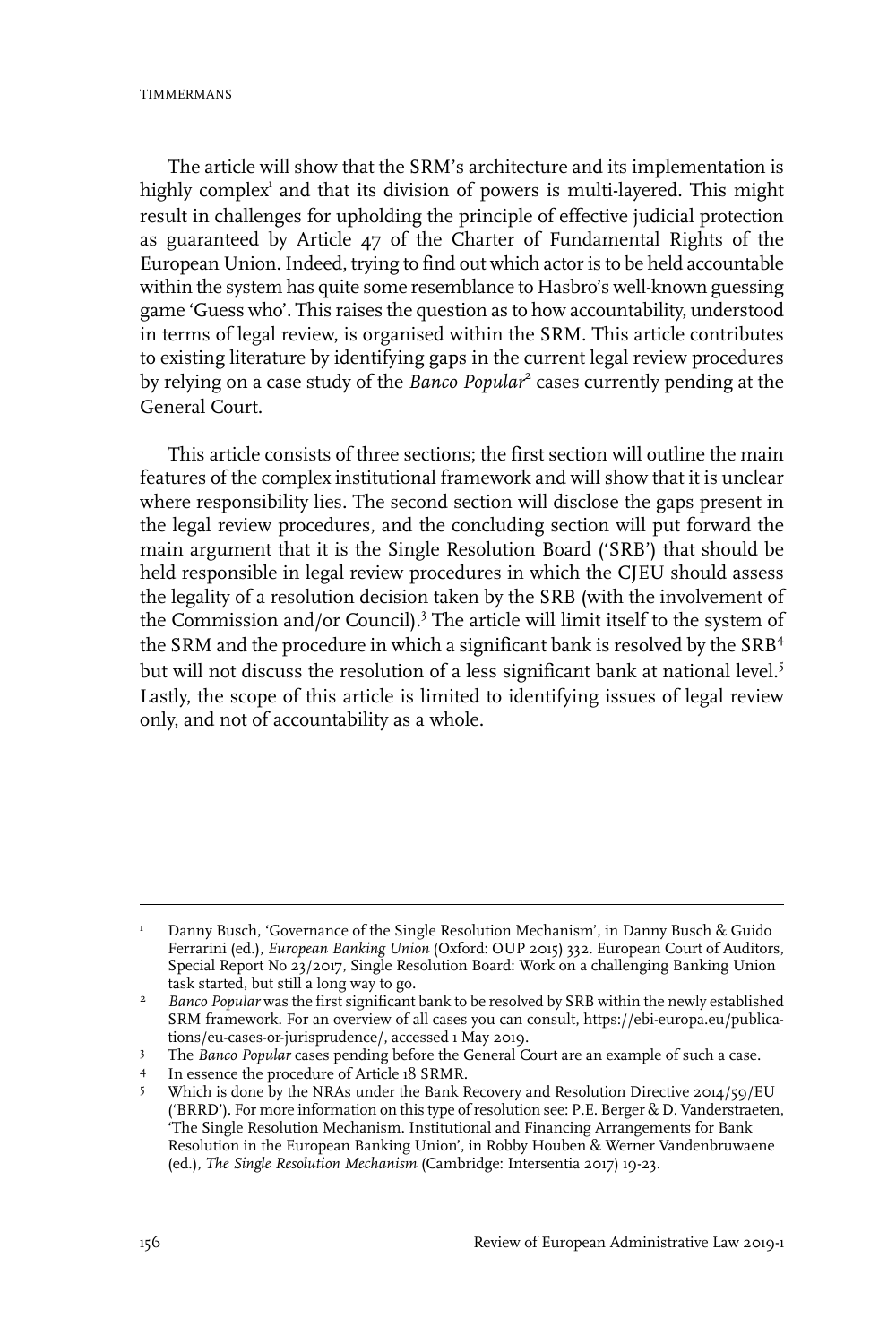### **1. The Institutional Framework of the Single Resolution Mechanism**

As mentioned *supra*, the overarching problem within the SRM is that the exercise of powers is spread over a multitude of actors at different levels. In order to fully grasp this issue, the article will explain why the SRM was created and will then give an overview of how the SRM system functions when a significant bank is resolved. This section will subsequently clarify the vertical and horizontal exercise of powers between the many actors involved. Finally, attention will be drawn to the governance structure's several layers of complexity. 6

### 1.1. Background to the SRM

The SRM is part of the European Banking Union. The creation of the Banking Union was triggered by the financial and euro-crises. During the crises, it became clear that the then existing system of banking supervision and crisis management was not the best solution to deal with failing Eurozone banks. Among the problems that were difficult to address, were *inter alia* the interdependency of EU banks and the link between the sovereign and banks (i.e. the so-called 'doom loop'). The national systems of cooperation and coordination were not apt to deal with the failing large cross-border banks. As a solution to this problem, the European Council in 2012 $^7$  decided to establish a system where both the supervision and the resolution of banks would be centralised and dealt with at the Union level. $^8$  The supervision and resolution of banks was therefore put within the broader objective of a 'European Banking Union'.<sup>9</sup> The Banking Union consists of three pillars of which only the Single Supervisory Mechanism<sup>10</sup> ('SSM') and the SRM<sup>11</sup> are already functioning. There is no agreement yet between the European Parliament and the Council concerning the third pillar, i.e. the European Deposit Insurance Scheme ('EDIS'). Since 2014, the European Central Bank ('ECB') has taken on its task as a supervisor

Danny Busch, 'Governance of the Single Resolution Mechanism', in Danny Busch & Guido Ferrarini (ed.), *European Banking Union* (Oxford: OUP 2015) 332. 6

European Council, The President, 'TOWARDS A GENUINE ECONOMIC AND MONETARY UNION. Report by President of the European Council Herman Van Rompuy', *EUCO 120/12*, 4. 7

<sup>&</sup>lt;sup>8</sup> The SRM is therefore an example of Europeanisation of banking resolution.

Giuseppe Boccuzzi, 'The Second Pillar of the Banking Union: From the NRAs to the Single 9 Resolution Mechanism', in Giuseppe Boccuzzi, *The European Banking Union Supervision and Resolution* (Basingstoke: Palgrave Macmillan 2016) 116.

 $\frac{10}{11}$  In place since 2014.

In place since 2016.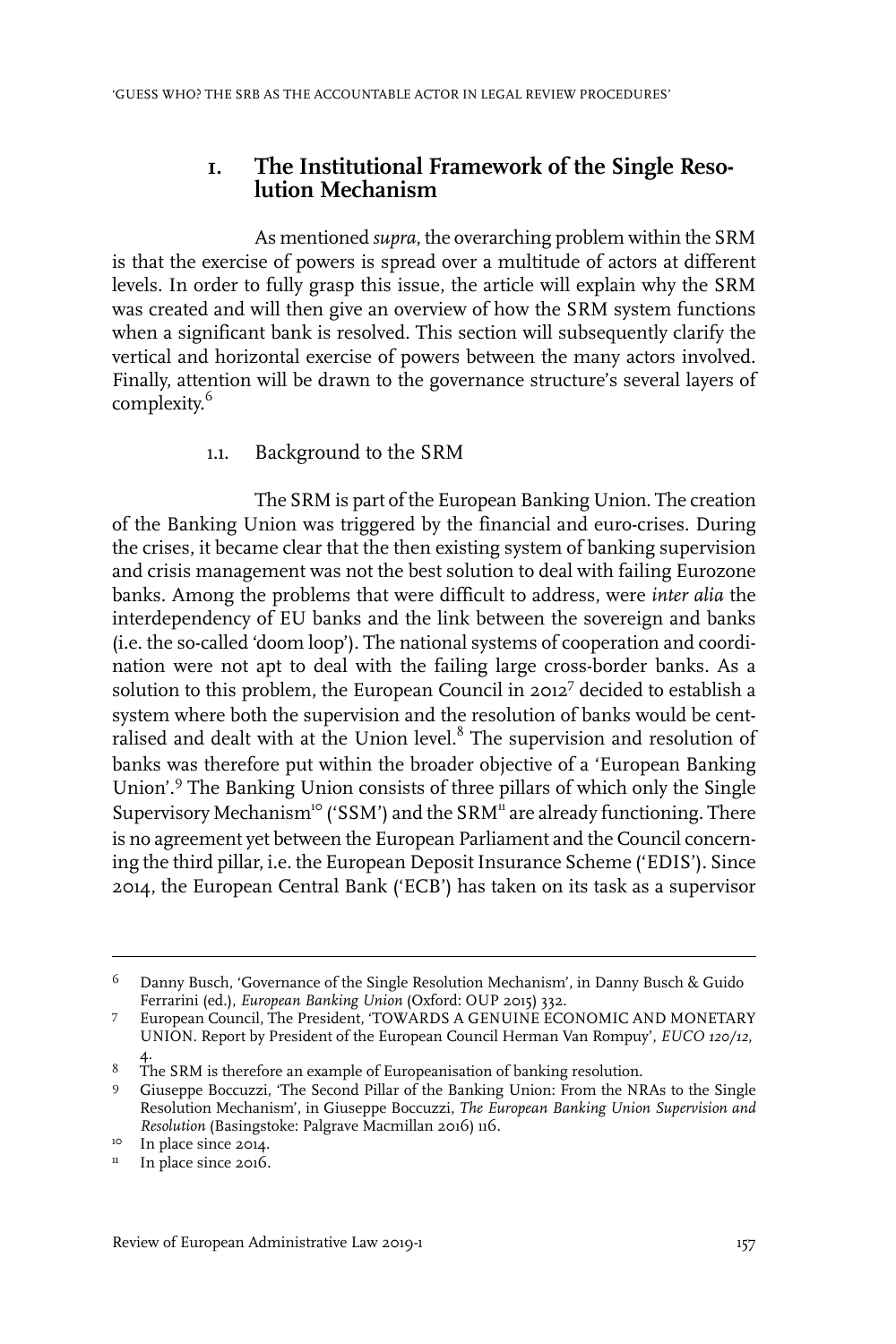of now 114 significant banks within the Eurozone.<sup>12</sup> All other, so-called 'less significant' banks continue to be supervised at the national level.<sup>13</sup> As the SRM is a necessary complement to the SSM, both should be viewed together. <sup>14</sup> Against this background of the Banking Union, the EU also made a division regarding the resolution of banks. The 114 significant banks will be, if needed, resolved at the EU level under the SRMR.<sup>15</sup> When the ECB (or the SRB) determines that one of the significant banks is failing or is likely to fail, the SRB will take up its role as the central institution for bank resolution in the Eurozone. The purpose of the SRM is to ensure an orderly resolution of failing banks with minimal costs for taxpayers and the economy. 16

When resolution happens at EU level, the content of the resolution measures are taken by EU actors and only the implementation is done by the NRAs. This already indicates how the exercise of powers is spread vertically (EU versus national level) over a multitude of actors. This article will only focus on the procedure which entails the resolution of a significant bank under Article 18 of the SRM Regulation<sup>17</sup> ('SRMR') and the exercise of powers between all actors involved. This procedure has been used by the SRB and the EU institutions in order to address the problems encountered by *Banco Popular*. <sup>18</sup> What adds a further layer of complexity is that at the EU level, the exercise is spread horizontally between several EU actors. It is the agency, the SRB, which has the overall responsibility for the effective and consistent functioning of the SRM.<sup>19</sup>

#### 1.2. The SRB's Institutional Set-up

For the analysis on the exercise of powers, it is important to have a quick look at the SRB's internal structure. The SRB is composed of a

<sup>&</sup>lt;sup>12</sup> European Central Bank, 'List of Supervised Entities', July 2019, https://www.bankingsupervision.europa.eu/banking/list/who/html/index.en.html.

<sup>&</sup>lt;sup>13</sup> Danny Busch, 'Governance of the Single Resolution Mechanism', in Danny Busch & Guido Ferrarini, *European Banking Union* (Oxford: OUP 2015) 282-283.

<sup>&</sup>lt;sup>14</sup> *Ibid*, 283-284.

<sup>&</sup>lt;sup>15</sup> While, the less significant banks will be resolved at national level under the Bank Recovery and Resolution Directive 2014/59/EU. When resolution happens at national level, the NRAs remain the sole responsible authority.

 $^{16}$  See European Commission, European Financial Stability and Integration Review (EFSIR), SWD (2017) 171 final, PART 2/2, 82.

<sup>&</sup>lt;sup>17</sup> Regulation (EU)  $806/2014$  of the European Parliament and of the Council of 15 July 2014 establishing uniform rules and a uniform procedure for the resolution of credit institutions and certain investment firms in the framework of a Single Resolution Mechanism and a Single Resolution Fund and amending Regulation (EU) 1093/2010 ('SRMR').

<sup>&</sup>lt;sup>18</sup> Single Resolution Board, SRB/EES/2017/08, 7 June 2017.

<sup>&</sup>lt;sup>19</sup> SRMR (n. 16) art 7(1). The SRB is also responsible for drawing up resolution plans and adopting all decisions relating to resolution for the entities or groups covered by the SRM, see SRMR  $(n. 16)$  art  $7(2)$ .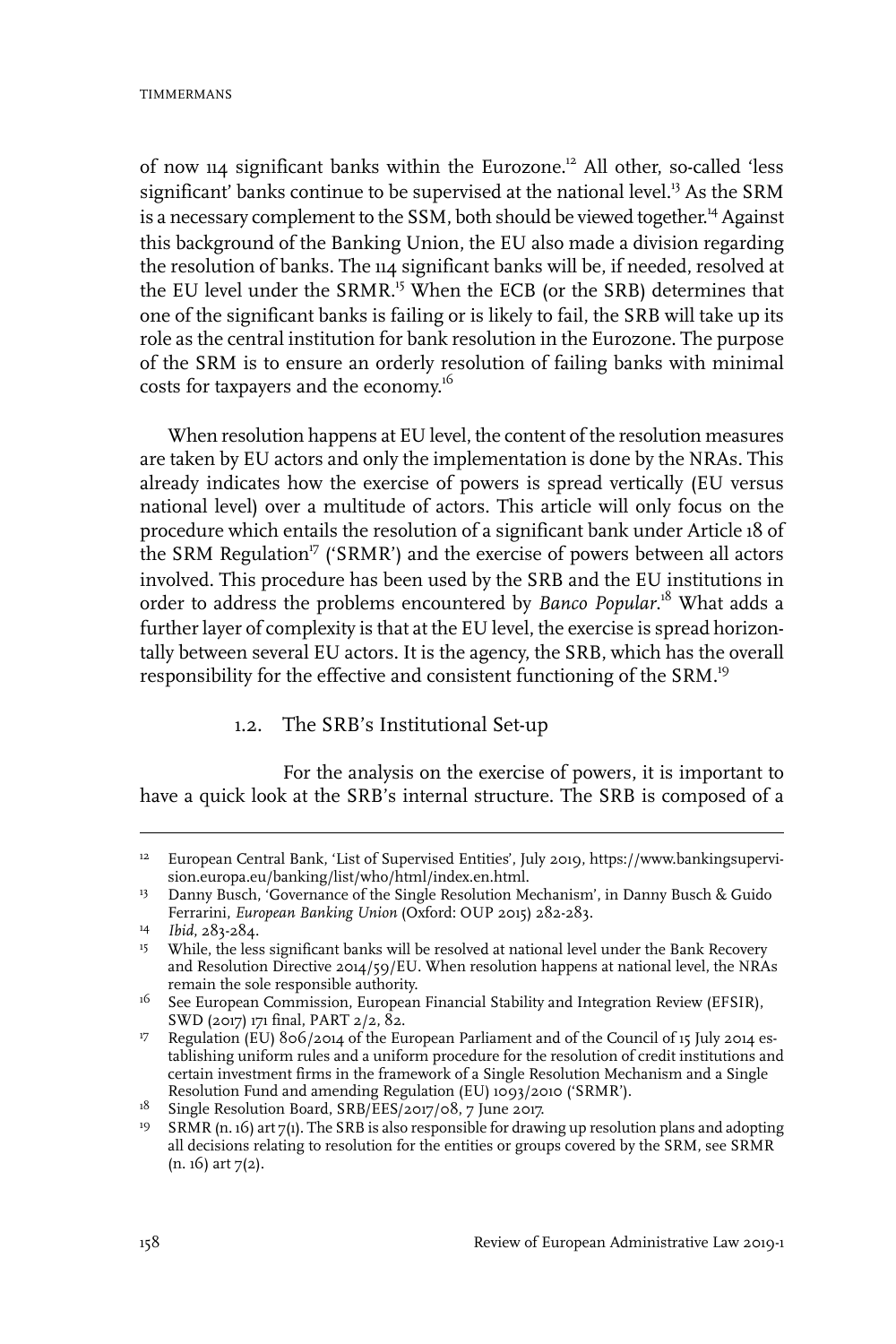plenary session, an executive session, a Chair<sup>20</sup> (and Vice-Chair<sup>21</sup>), a secretariat and an Appeal Panel.<sup>22</sup> The plenary session brings together the Chair, four fulltime members and one national representative from each NRA.<sup>23</sup> Each of these members has one vote.<sup>24</sup> The plenary session decides upon the SRB's internal matters (i.a. annual work programme, annual budget, rules of procedure, etc.) and upon the use of the Single Resolution Fund (SRF).<sup>25</sup> The SRB's executive session is composed of the Chair and the four full-time members.<sup>26</sup> The executive sessions prepare the decisions to be adopted by the plenary session and take all decisions in order to implement the SRMR.<sup>27</sup> Both the Commission and the ECB are entitled to a permanent observer in both the plenary and the executive sessions. This observer is entitled to participate in the meetings, debates and shall have access to all documents.<sup>28</sup> The observers, however, do not have voting rights. The SRMR also sets up a Board of Appeal, named the Appeal Panel.<sup>29</sup> Its task is to offer to parties affected by certain types of SRB decisions a first layer of legal review prior to a possible appeal before the CJEU.<sup>30</sup> The Appeal Panel is composed of five effective members and two alternates.<sup>31</sup> Although Article 43 SRMR does not list the Appeal Panel as one of the bodies of the SRB, it is not a body external to the SRB either. In line with established jurisprudence of the Courts on the position of the Boards of Appeal of others agencies there arguably exists a functional continuity between the SRB and its Appeal Panel.<sup>32</sup>

- $24$  SRMR, art 43(2).
- <sup>25</sup> SRMR, art 49. <sup>26</sup> SRMR, art 53(1).

<sup>&</sup>lt;sup>20</sup> SRMR, art 56.

 $21$  SRMR, art  $56(3)$ .

 $22$  SRMR, art 43.

<sup>&</sup>lt;sup>23</sup> SRMR, art 43(1).

 $27$  SRMR, art 54(1). For a more detailed discussion, see Robby Houben and Werner Vandenbruwaene (ed.), *The Single Resolution Mechanism* (Cambridge:Intersentia 2017) 15-19.

 $28$  SRMR, art 43(3).

<sup>&</sup>lt;sup>29</sup> While there is no clear consensus on this point, it would go beyond the scope of this article to discuss the nature of the Appeal Panel, but see Yves Herinckx, 'Judicial Protection in the Single Reso-lution Mechanism', in Robby Houben & Werner Vandenbruwaene (ed.), *The Single Resolution Mechanism* (Cambridge: Intersentia 2017), from recital 20 onwards; Dominik Skauradszun, 'Legal Protection against Decisions of the Single Resolution Board pursuant to Article 85 Single Resolution Mechanism Regulation' (2018) *European Company and Financial Law Review* 3. The General Court defines Boards of Appeal in general as 'quasi-juridictional bodies' in

Case T-133/08 *Schräder v CPVO – Hansson* EU:T:2012:430, para 137, 190.

<sup>&</sup>lt;sup>30</sup> SRMR, art 85. Yves Herinckx, 'Judicial Protection in the Single Resolution Mechanism', in Robby Houben & Werner Vandenbruwaene (ed.), *The Single Resolution Mechanism* (Cambridge: Intersentia 2017), recital 3.

 $3<sup>1</sup>$  SRMR, art  $85(2)$ .

See e.g. Case T-163/98 *Procter & Gamble v OHIM* EU:T:1999:145, para 38 and Case T-102/13 32 *Heli-Flight v EASA* EU:T:2014:1064, para 27. M. Chamon, 'Les agences décentralisées et le droit procédural de l'UE' (2016) *Cahiers de droiteuropeen* 52(2), 555-556. Yves Herinckx, 'Judicial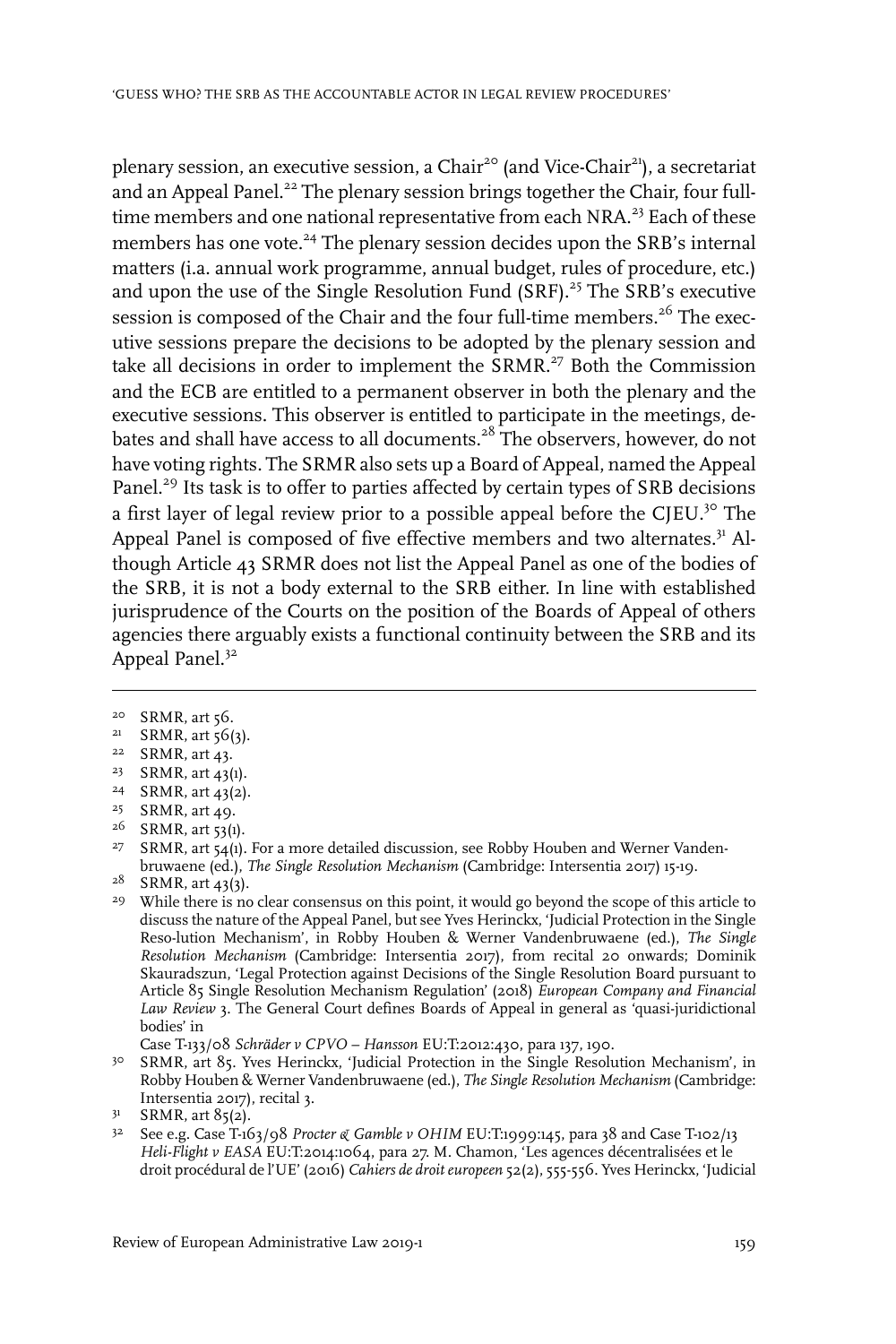### 1.3. Horizontal Exercise of Powers Between the EU Institutions and the SRB

When it is established that a significant bank is 'failing or is likely to fail',<sup>33</sup> the SRB is competent to find an appropriate solution.<sup>34</sup> If resolution needs to happen in the public interest then the adoption of a resolution scheme will be necessary. It is the SRB who will draft the resolution scheme.<sup>35</sup> In this case, the SRB adopts the resolution scheme in its executive session including the representatives of the relevant NRAs. $3<sup>6</sup>$  The idea is to reach a joint agreement by consensus.<sup>37</sup> The SRB, moreover, decides on the use of the resolution tools and possible reliance on the SRF.<sup>38</sup> Four tools are at the SRB's disposal, these are: the sale of business tool,<sup>39</sup> the bridge institution tool, the asset separation tool and the bail-in tool.<sup>40</sup> When the SRB adopts the resolution scheme, immediately after the adoption, the scheme must be transmitted by the SRB to the Commission. When it has been transmitted, the Commission has 24 hours to either (tacitly) endorse or object to the resolution scheme. Furthermore, the Council is involved if within 12 hours from the transmission of the scheme, the Commission proposes to object or to approve the resolution scheme. If the Council then objects to the placing under resolution of an institution, the relevant institution will be wound down in accordance with the applicable national law. In the event that the Commission objects or the Council

Protection in the Single Resolution Mechanism', in Robby Houben & Werner Vandenbruwaene (ed.), *The Single Resolution Mechanism* (Cambridge:Intersentia 2017), recital 5.

Either by the ECB or by the SRB itself. It is important to note that the SRB itself can make the assessment that a bank is failing or is likely to fail. Depending on your reading, the ECB's 33 implied consent is still necessary to assess whether or not a bank is failing or is likely to fail and as a consequence start resolution, as the ECB could still decide to make up its own assessment. The consequence being that the SRB cannot make its own assessment. SRMR, art 18(1). According to the General Court, the ECB's assessment of the failing or likely to fail condition is not binding on the SRB however, see Order in Case T-281/18 *ABLV Bank AS v ECB* EU:T:2019:296, para 34.

Please note that the analysis in this article is based on the adoption of a resolution scheme 34 under the 'normal' decision-making procedure (i.e. no use is made of the Single Resolution Fund).

<sup>&</sup>lt;sup>35</sup> The Commission can only endorse or object to the resolution scheme. It cannot propose amendments.

<sup>36</sup> SRMR, art 55.

If this would not be feasible the Chair and the four full-time SRB members shall take a decision 37 by simple majority. This means that the national members appointed by the Member States do not have voting rights when consensus cannot be reached.

 $3^8$  See Article 18(6) b in conjunction with Article 22(2) SRMR.

<sup>&</sup>lt;sup>39</sup> In the currently challenged *Banco Popular* resolution before the General Court, use had been made of the 'sale of business tool'.It would go beyond the scope of this contribution to go into the specificities of all four tools but see Articles 25 to 27 of the SRMR (n. 16) and Michael Schillig, 'The EU resolution toolbox', in Matthias Haentjens & Bob Wessels (ed.), *Research Handbook on Crisis Management in the Banking Sector* (Edward Elgar Publishing 2015) 81-102.

<sup>40</sup> More information on the tools can be found in Articles 25 to 27 of the SRMR.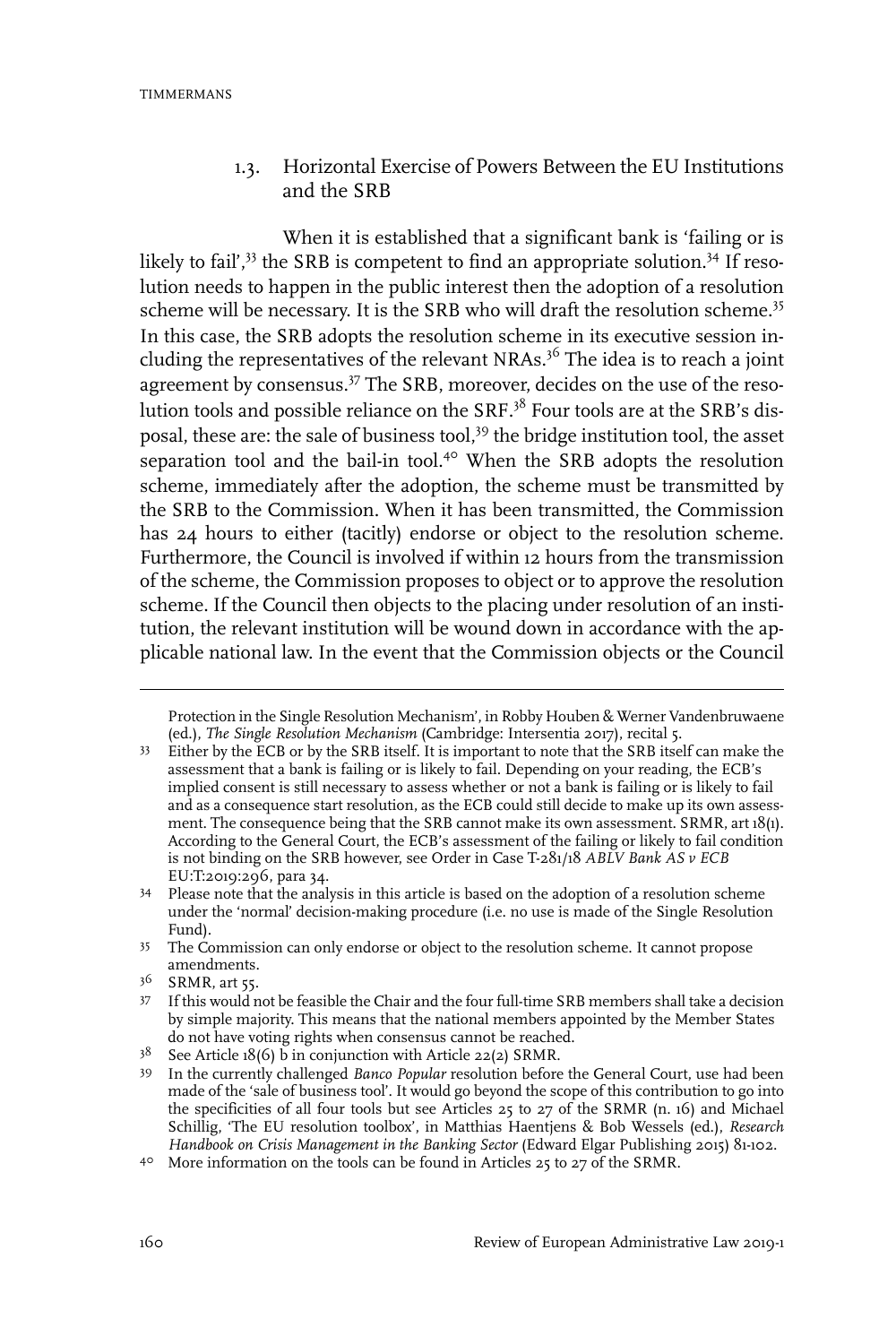has approved the Commission's proposal for modification, the SRB shall within eight hours modify the resolution scheme.<sup>41</sup> At most, the procedure could take up 32 hours (24 hours to endorse/object plus eight hours if the SRB has to modify the scheme in response to the Commission's or Council's objections). This short timeframe makes it possible to adopt a resolution scheme over the weekend, in order not to disturb the financial markets. It is clear that the timing for the Commission and the Council to react and to exercise their power of endorsement is short. However, for the Commission this should pose less of a problem as in practice the Commission participates as an observer in the SRB meetings.<sup>42</sup> If the Commission were to remain silent, a literal reading of Article 18(7) fifth paragraph, SRMR suggests that the scheme would enter into force automatically. This would have immediate effects for judicial protection as the SRB decision will directly generate legal effects for third parties without a formal endorsement decision from the Commission.

The reason why the two EU institutions (i.e. Commission and Council) have been given these powers can be found in the Court's infamous *Meroni*-doctrine.<sup>43</sup> This doctrine limits the delegation of powers to agencies.<sup>44</sup> In essence, this doctrine led the SRMR drafters to believe that the input of the EU institutions was needed only so as not to breach the CJEU's doctrine. This makes clear why in the SRM there is a distinction between the *de facto* actor (i.e. the SRB) and the *de jure* actor(s) (i.e. Commission and Council) within the SRM.

<sup>41</sup> SRMR, art 18(17), 18(8).

Recital 26 of the SRMR gives more guidance on the observer status of the Commission: 'As 42 an observer to the meetings of the Board, the Commission should, on an ongoing basis, check that the resolution scheme adopted by the Board complies fully with this Regulation, balances appropriately the different objectives and interests at stake, respects the public interest and that the integrity of the internal market is preserved. Considering that the resolution action requires a very speedy decision-making process, the Council and the Commission should cooperate closely and the Council should not duplicate the preparatory work already undertaken by the Commission.'

SRMR (n. 16), recital 26. Just before the SRMR was adopted, the Court in *Short-selling* refined 43 the *Meroni*-doctrine by only allowing delegations to agencies insofar as the agency (i) acts on predefined criteria, (ii) cannot take autonomous decisions and (iii) is only exceptionally empowered. For a discussion of this case see, Mira Scholten & Marloes van Rijsbergen, 'The ESMA-Short Selling Case: Erecting a New Delegation Doctrine in the EU upon the Meroni-Romano Remnants' (2014) *Legal Issues of Economic Integration* 41(4), 389-405; Mira Scholten & Marloes van Rijsbergen, 'Limits of agencification in the european union' (2014) *German Law Journal* 15(7), 1223-1256; Cristoph Ohler, 'Zur Übertragung von Rechtsetzungsbefugnissen auf die Europäische Wertpapier- und Marktaufsichtsbehörde (ESMA)' (2014) *Juristenzeitung* 249- 252; Simon Denys, 'Délégation de compétences à l'Autorité européenne des marchés financiers' (2014) *Mars Comm.* 3, 14-15; Laura Clément-Wilz, 'Les agences de l'Union européenne dans l'entre-deux constitutionnel' (2015) *Revue trimestrielle de droit européen* 337-348.

<sup>&</sup>lt;sup>44</sup> It would go beyond the scope of this article to go into the *Meroni*-doctrine and the application thereof within the SRM.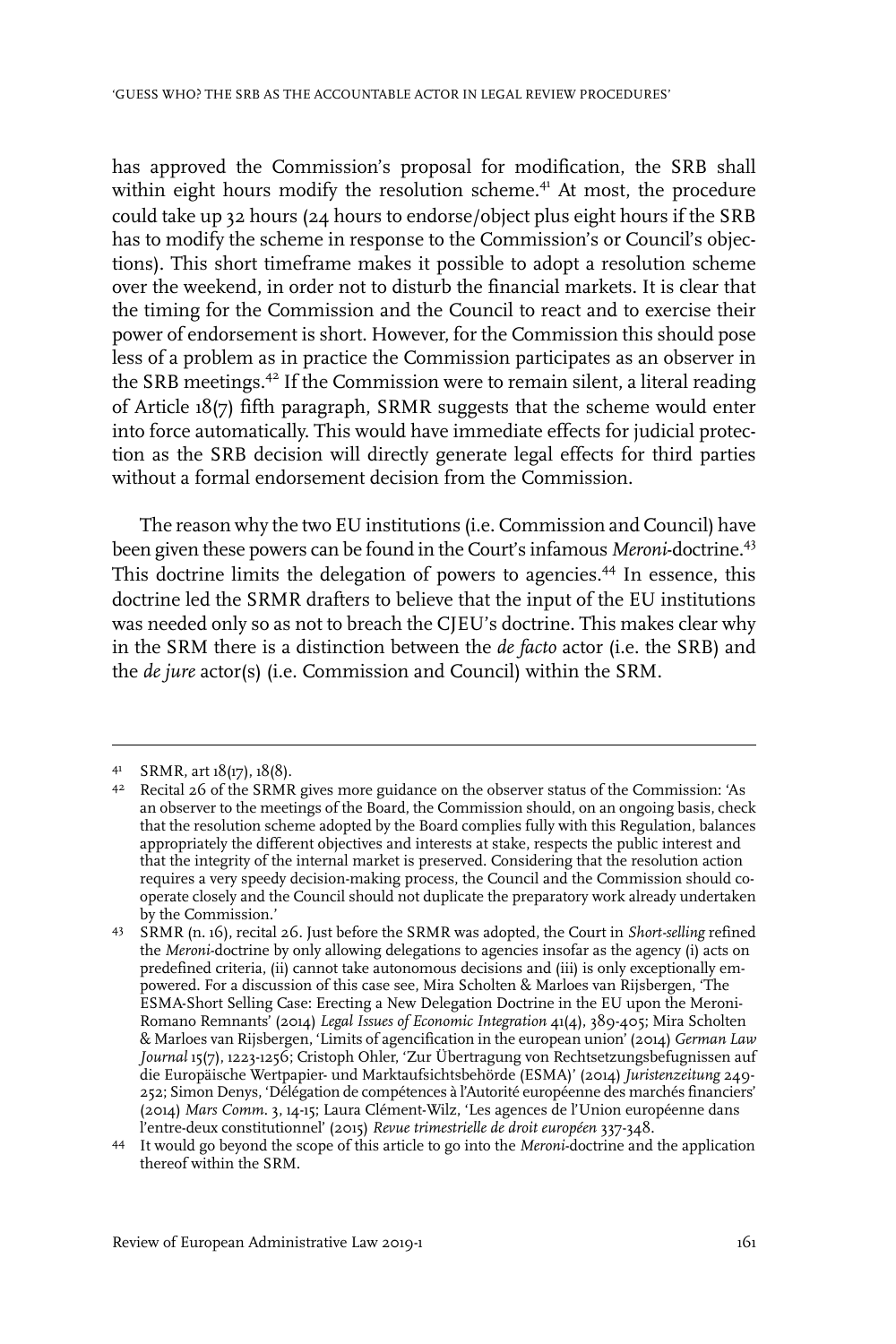### 1.4. Vertical Division of Powers Between the SRB and NRAs

The SRB, being the operational and decision-making body, is responsible for the effective and consistent functioning of the SRM.<sup>45</sup> When a resolution scheme has been adopted by the EU actors, the implementation of the scheme is left to the NRAs. The resolution scheme is addressed to them and the NRAs must take all necessary measures to implement it.<sup>46</sup> The SRB closely monitors the execution of the resolution decision by the NRAs. The NRAs, moreover, are under a duty to cooperate with the SRB.<sup>47</sup> The NRAs exercise their resolution powers in accordance with Article 29  $S\text{RMR}$ .<sup>48</sup> This Article deals with the implementation of decisions taken under the SRMR. It states that the NRAs shall exercise their powers under the national law transposing the Bank Recovery and Resolution Directive 2014/59/EU ('BRRD'). They are therefore obliged to fully inform the SRB of the exercise of their powers; Any action the NRAs take must comply with the SRB's decision.<sup>49</sup> This makes clear that a NRA has no or a very limited margin of discretion when implementing the resolution scheme and the relationship between the SRB and the NRA's is very hierarchical.<sup>50</sup> In the event, that a NRA has not applied or has not complied with a SRB decision, the SRB can take over and may directly oblige the institution under resolution to undertake certain actions. Before the SRB takes over it has to inform the Commission and the NRA of the measure it intends to take.<sup>51</sup> When the execution of the resolution scheme has been finalised, the NRAs must submit a final report on the execution to the SRB.<sup>52</sup>

#### 1.5. Conclusion on the Balance of Powers within the SRM

Within the SRM's institutional framework, the SRB and the European Commission (being EU actors) take the main decisions in the composite procedure of Article 18 SRMR, while the responsibility for the implementation is left to the NRAs. This clearly proves the existence of vertical cooperative links. On the other hand, at the Union level EU institutions and EU agencies have to act together in the same procedure showing us the horizontal cooperative

<sup>45</sup> SRMR, art 7(1).

SRMR, art 18(19). <sup>46</sup>

<sup>47</sup> SRMR, art  $28(1)$ .

 $48$  SRMR, art  $18(9)$ .

<sup>49</sup> SRMR, art 29(1).

<sup>50</sup> Before the SRM was contemplated, De Moor-van Vugt in general terms described how a process of Europeanisation (altering the roles of national authorities and turning them into 'subcontractors') would play out. See Adrienne de Moor-van Vugt, 'Netwerken en de europeanisering van het toezicht' (2011) *Tijdschrift voor Europees en economisch recht* 59(3), 94-102.

 $5<sup>1</sup>$  SRMR, art 29(2).

 $52$  Article  $28(1)$  in fine, SRMR.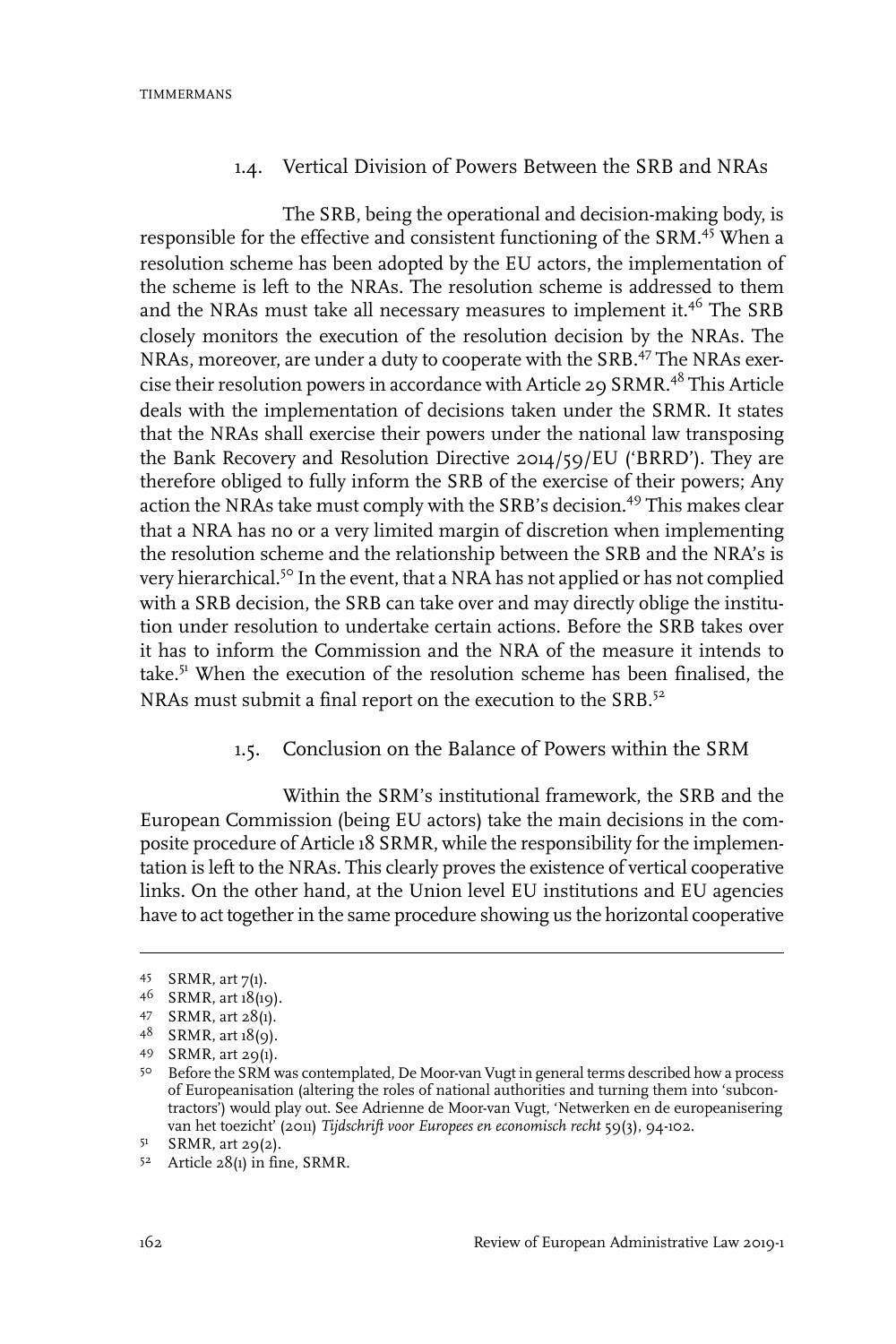links. The SRB takes *de facto* decisions which are formally endorsed by the Commission (or the Council). This means that either the Commission or the Council will be the *dejure* author of the decision. This is indeed a delicate balance with a complex decision-making mechanism involving mainly the SRB, the Commission and the Council.<sup>53</sup> As stated by Busch, the SRM's governance structure features not one but several layers of complexity. <sup>54</sup> This complexity can be found in the division of tasks both vertically and horizontally. The SRM's decision-making process requires the intervention of many parties within a very limited timeframe.<sup>55</sup> As a consequence of this institutional set-up, the attribution of wrongful decision-making under the SRM is unclear for the *fora* reviewing the resolution decision(s) brought before them.

### **2. Legal Review**

This section will provide a succinct overview of the several avenues for legal review in which the SRMR foresees. Additionally, this section will lay bare gaps in legal review which exist within the SRM's system. Throughout the analysis referral will be made to the current *Banco Popular* cases currently pending at the General Court, so as to make the link between the theory in the SRMR and the practice.

> 2.1. Types of Legal Review within the Single Resolution Mechanism

The article identifies two types of legal review within the SRM, being administrative and judicial review. The reality of legal review within the SRM is complex.<sup>56</sup> The recitals of the SRMR provide us with an outline of how decisions can be legally reviewed:

'The SRM brings together the Board, the Council, the Commission and the resolution authorities of the participating Member States. The Court of Justice

<sup>53</sup> Giuseppe Boccuzzi, 'The Second Pillar of the Banking Union: From the NRAs to the Single Resolution Mechanism', in Giuseppe Boccuzzi (ed.), *The European Banking Union Supervision and Resolution* (Basingstoke: Palgrave Macmillan 2016) 120.

Danny Busch, 'Governance of the Single Resolution Mechanism', in Danny Busch & Guido 54 Ferrarini (ed.), *European Banking Union* (Oxford: OUP 2015) 332.

<sup>55</sup> Rudi Bonte, 'Concluding Remarks on Resolution and Resolvability Challenges', in Robby Houben & Werner Vandenbruwaene (ed.), *The Single Resolution Mechanism* (Cambridge: Intersentia 2017) 137.

<sup>&</sup>lt;sup>56</sup> Dominik Skauradszun, 'Legal Protection against Decisions of the Single Resolution Board pursuant to Article 85 Single Resolution Mechanism Regulation' (2018) *European Company and Financial Law Review* 123, 1.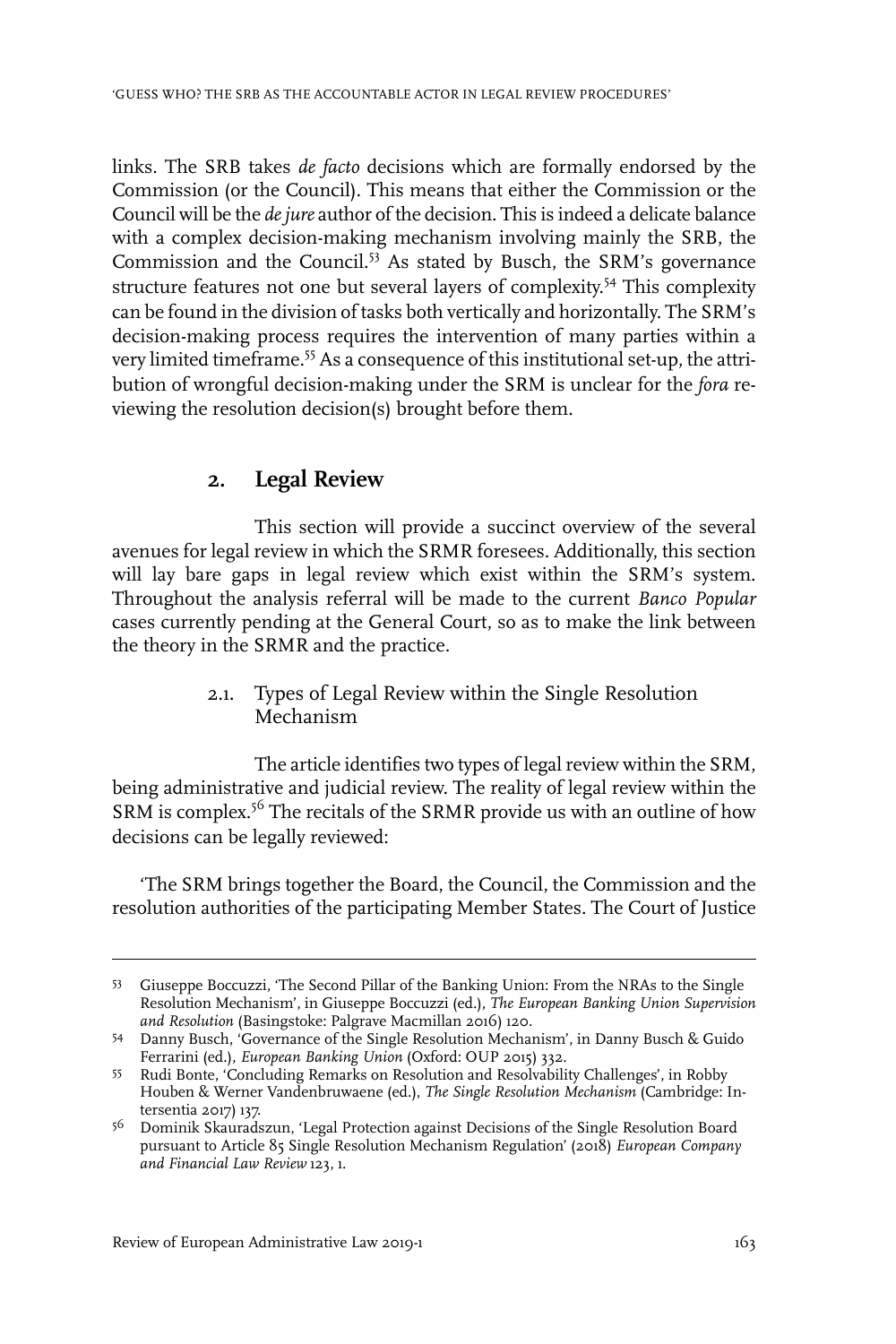has jurisdiction to review the legality of decisions adopted by the Board, the Council and the Commission, in accordance with Article 263 TFEU, as well as for determining their non-contractual liability. Furthermore, the Court of Justice has, in accordance with Article 267 TFEU, competence to give preliminary rulings upon request of national judicial authorities on the validity and interpretation of acts of the institutions, bodies or agencies of the Union. National judicial authorities should be competent, in accordance with their national law, to review the legality of decisions adopted by the resolution authorities of the participating Member States in the exercise of the powers conferred on them by this Regulation, as well as to determine their non-contractual liability.'<sup>57</sup>

This outline seems at first sight to be rather straightforward, but as we will see throughout the article, the reality is more complex.

### 2.1.1. Administrative Review

The Administrative board of review within the SRM is called the 'Appeal Panel'. It is the first form of legal review provided for private parties who are affected by the SRB's decision. This review is easier, faster and cheaper compared to review before the EU courts. The members of the Appeal Panel are legal scholars, lawyers and economists which has as its consequence that the Appeal Panel is very well equipped to assess the complex, technical and economic assessments the SRB has made within the SRM framework. The SRMR itself does not mention on what grounds the Appeal Panel can review decisions. Herinckx and Morais submit that the Appeal Panel will assess the legality of the decision but it will not assess whether it was appropriate or opportune to take the decision.<sup>58</sup> According to Herinckx, the applicable standard of review by the Appeal Panel is that of 'error of assessment'. It however, does not need to be manifest as the Appeal Panel is well equipped to investigate thoroughly whether or not the economic assessment made by the SRB was erroneous.<sup>59</sup> Some legal scholars believe it is unclear<sup>60</sup> whether only the legality of the measure can be challenged or whether the Appeal Panel can also review

<sup>57</sup> SRMR, recital 120.

<sup>&</sup>lt;sup>58</sup> Luis Silva Morais, at Banca d'Italia and EBI Conference, 'Judicial review in the Banking Union and in the EU Financial Architecture', Rome, 21 November 2017. Yves Herinckx, 'Judicial Protection in the Single Resolution Mechanism', in Robby Houben & Werner Vandenbruwaene (ed.), *The Single Resolution Mechanism* (Cambridge:Intersentia 2017), recital 24.

<sup>&</sup>lt;sup>59</sup> Yves Herinckx, 'Judicial Protection in the Single Resolution Mechanism', in Robby Houben & Werner Vandenbruwaene (ed.), *The Single Resolution Mechanism* (Cambridge: Intersentia 2017), recital 26.

 $6\circ$  Luigi Lonardo, 'The Banking Union: Agencies and the Lesson from the US' (Birmingham Law School Institute for European Law Working Paper Series) [2016/07], 8. Lonardo explains this is unclear as the SRMR does not mention on what grounds the AP can review the decisions.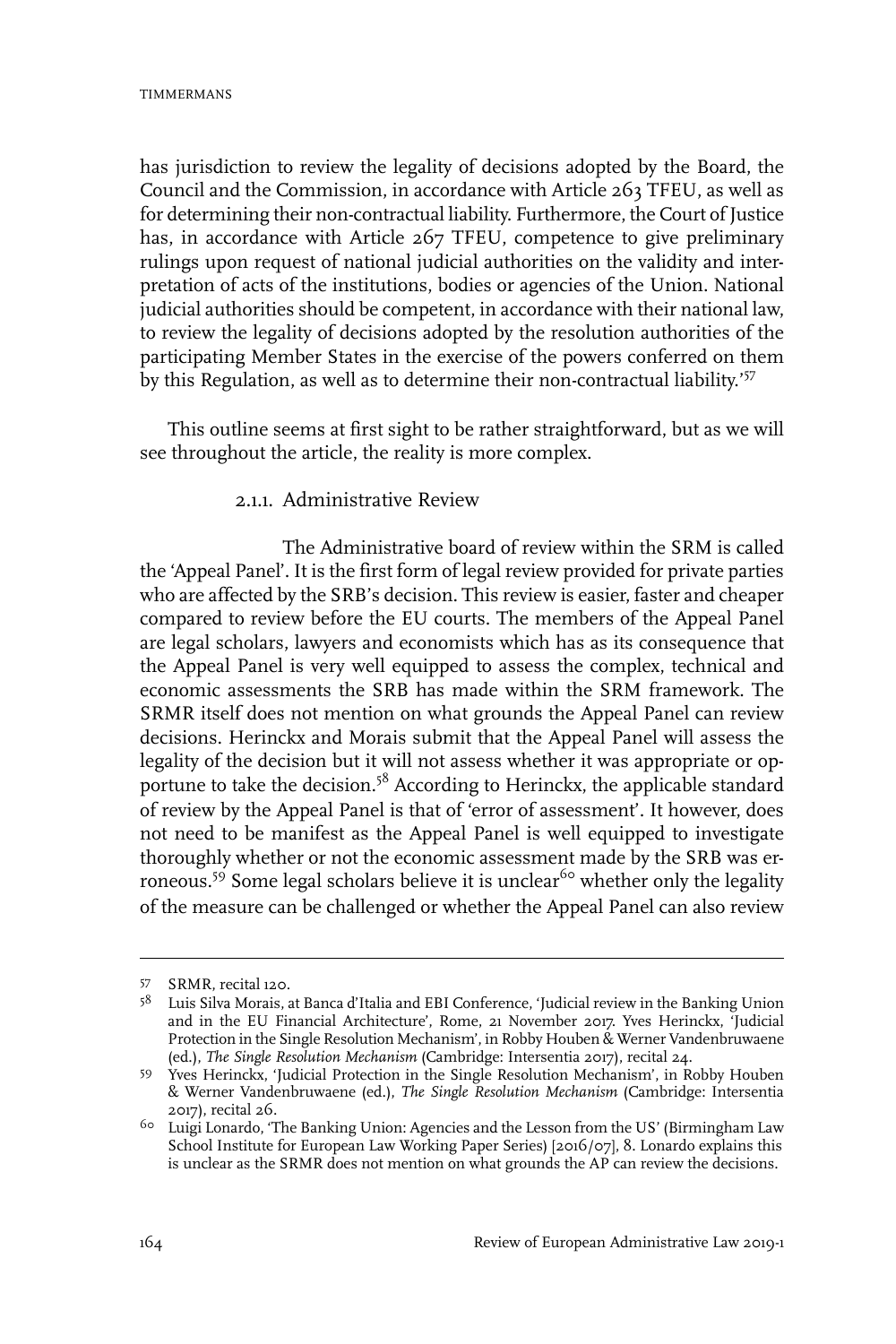procedural and technical aspects as well as look into the merits of the contested decision.<sup>61</sup> Claimants are obliged to first bring an appeal before the Appeal Panel, if the decision falls within the scope of Article 85(3) SRMR. If the claim does not fall within the Article's scope, the claimant needs to initiate a procedure before the EU courts. The Appeal Panel thus has no general appellate jurisdiction over all SRB decisions.<sup>62</sup> In combination with the strict admissibility criteria<sup>63</sup> which mirror Article 263 TFEU, many cases have been declared inadmissible before the Appeal Panel.<sup>64</sup> Indeed Herinckx, who has acted as Vice-Chair of the Appeal Panel, notes that the case law of the CJEU is taken into account in order to decide upon the *locus standi* of the appellant.<sup>65</sup> If and when a case is admissible and the Appeal Panel decides on a case, its decision is binding for the SRB. The Appeal Panel thus acts independently from the SRB.<sup>66</sup> The Appeal Panel can only confirm the SRB decision or remit the case to the SRB. It itself cannot amend the SRB decision or take a decision replacing the SRB decision.<sup>67</sup> The time limit to initiate proceedings is six weeks but the Appeal Panel itself is also subject to strict limits as it has to decide on appeals within one month.<sup>68</sup> The Appeal Panel's decision is furthermore subject to an action for annulment before the General Court. If such an appeal would indeed be lodged before the General Court, it will only exercise limited review. It will assess whether there was respect for procedural rules, whether the facts were correctly assessed and whether the decision was vitiated by a manifest error of assessment. The General Court will therefore not assess whether or not the technical or economic assessment was correctly decided.

### 2.1.2. Judicial Review at EU Level

Cases can come before the EU courts in four ways: as an appeal against a decision of the Appeal Panel, action for annulment against an SRB decision, action for damages or as a preliminary reference from a national

 $^{61}$  Paola Chirulli and Luca De Lucia, 'Specialised Adjudication in EU Administrative Law: the Boards of Appeal of EU Agencies' (2015) *European Law Review* 40(6), 832, 846. Chirulli and De Lucia believe the applicants are able to challenge more than only the legality of the measure.

 $62$  The list is to be found in Article 85(3) SRMR.

 $63$  Direct and individual concern and the six week time limit.

 $64$  SRMR, art  $85(3)$ . Dominik Skauradszun, 'Legal Protection against Decisions of the Single Resolution Board pursuant to Article 85 Single Resolution Mechanism Regulation' (2018) *European Company and Financial Law Review* 123, 3 (80,33 % in 2017).

<sup>&</sup>lt;sup>65</sup> Yves Herinckx, 'Judicial Protection in the Single Resolution Mechanism', in Robby Houben & Werner Vandenbruwaene (ed.), *The Single Resolution Mechanism* (Cambridge: Intersentia 2017), recitals 14-23.

<sup>66</sup> SRMR, art 85(2), 85(5).

<sup>67</sup> SRMR, art 85(8).

<sup>68</sup> SRMR, art 85(4).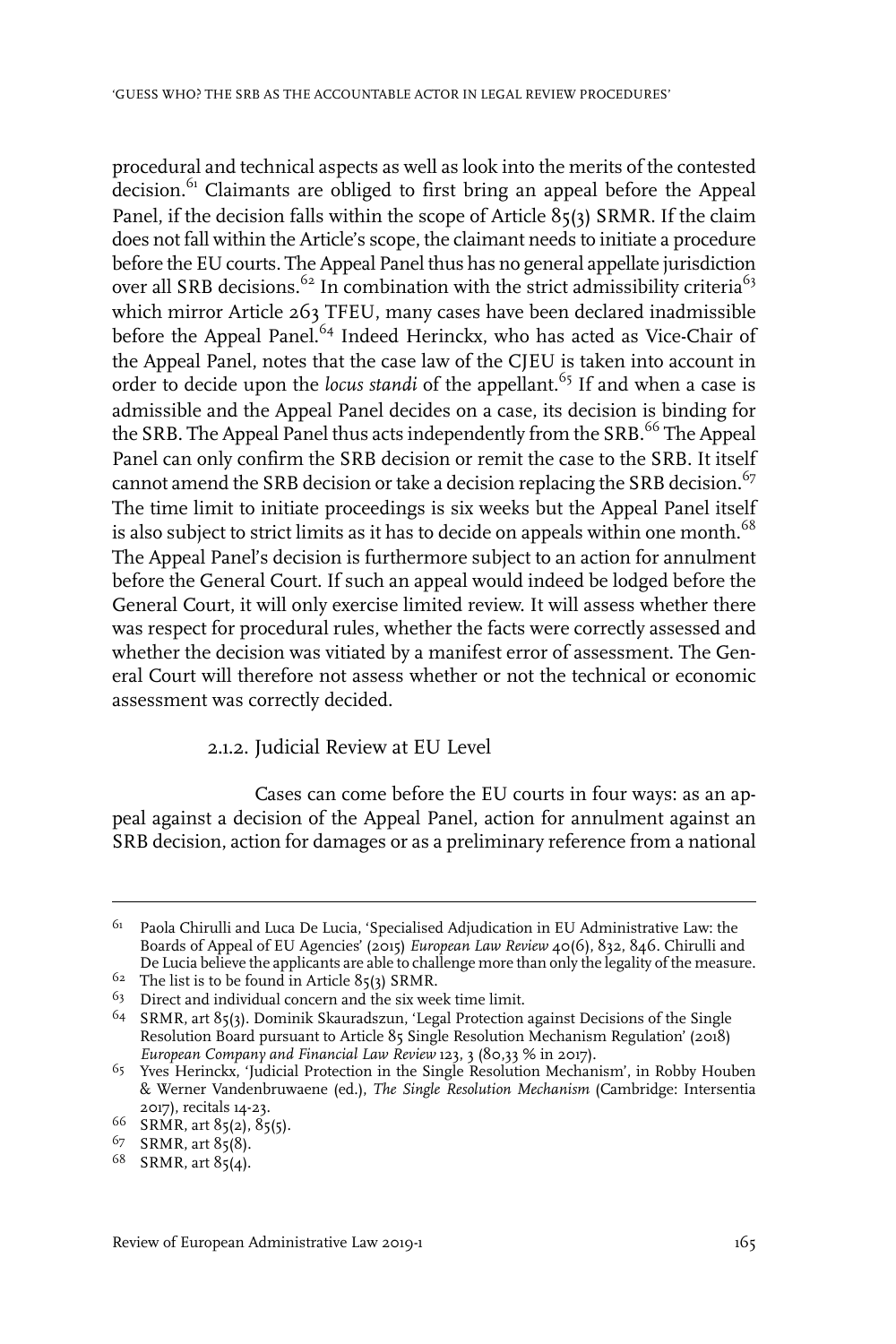court. A succinct overview of each of these procedures will be given under the following headings.

### I. Appeals Against Decisions of the Appeal Panel

Article 86(1) SRMR provides that an Appeal Panel decision can be further appealed before the Court of Justice (i.e. the General Court). A subsequent appeal against the General Court's decision can be made to the Court of Justice under general EU law (i.e. Article 256(1) TFEU).<sup>69</sup> It is important to note that when the Appeal Panel has jurisdiction, the challenge must be brought before the Appeal Panel before an appeal can come before the General Court.<sup>70</sup> A further question arises regarding which party can lodge an appeal before the General Court; Article 86(1) SRMR provides no guidance on this question. It seems logical that the party which lodged a proceeding before the Appeal Panel and which lost its case there, will be able to lodge an appeal before the General Court. The SRB will have been the defendant before the Appeal Panel and thus, it too could lodge an appeal before the General Court. However, this is not entirely clear as the SRB is bound by the Appeal Panel's decision (see Article 85(8) SRMR). The defendant before the General Court will be the SRB and not the Appeal Panel as it is the SRB which has to implement the Appeal Panel's decision, meaning we would end up having a case SRB versus SRB before the General Court. Herinckx argues<sup>71</sup> that the SRB is allowed to challenge the Appeal Panel's decision as the standing criteria (mirroring Article 263 TFEU) are the following: the contested act must be 'addressed to that person or be of direct and individual concern to them'.<sup>72</sup> The decision of the Appeal Panel is addressed to the SRB, which means the SRB would have *locus standi* before the General Court. Herinckx further argues that from a policy perspective, the SRB 'must be in a position to submit possible error of judgment made by the Appeal Panel to the review of a higher body'.<sup>73</sup> This is another example of unclarity and thus complexity within the SRM legislation.

 $69$  Article 256(1) Consolidated Version of the Treaty on the Functioning of the European Union (TFEU) [2016] OJ C202/1 (hereafter: TFEU). However following the latest amendment of the Court's statute this has changed for decisions of the Boards of Appeal of EUIPO, CPVO, ECHA and EASA. Following appeals before the General Court only an exceptional review by the Court is possible, not an appeal. See Regulation (EU, Euratom) 2019/629 of the European Parliament and of the Council of 17 April 2019 amending Protocol No 3 on the Statute of the Court of Justice of the European Union [2019] OJ L111/1*.*

<sup>70</sup> SRMR, art 86(1).

<sup>7&</sup>lt;sup>1</sup> Yves Herinckx, 'Judicial Protection in the Single Resolution Mechanism', in Robby Houben & Werner Vandenbruwaene (ed.), *The Single Resolution Mechanism* (Cambridge: Intersentia 2017), recital 29. Herinckx acted as Vice-Chair of the Appeal Panel.

 $7^2$  TFEU, art  $263(4)$ .

<sup>73</sup> Yves Herinckx, 'Judicial Protection in the Single Resolution Mechanism', in Robby Houben & Werner Vandenbruwaene (ed.), *The Single Resolution Mechanism* (Cambridge: Intersentia 2017), recital 29.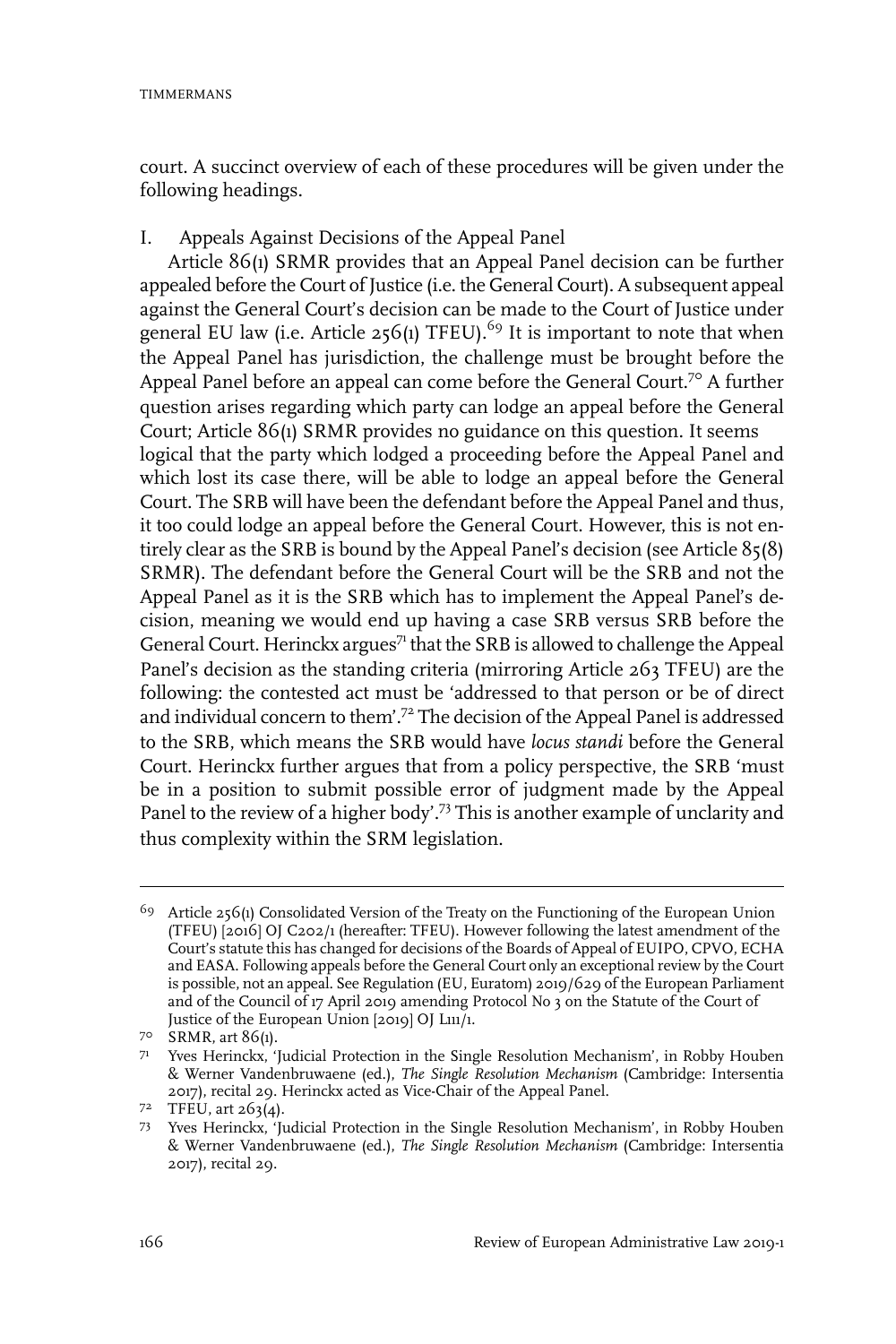### II. Actions for Annulment by Natural and Legal Persons Against SRB Decisions

An action for annulment can only be initiated before the General Court if the appellant would not have the possibility of introducing an appeal before the Appeal Panel. The *Banco Popular* cases are an excellent example of this route.<sup>74</sup> It is highly important for the appellant to verify whether or not his or her complaint could fall within the scope of review of the Appeal Panel. If the appellant makes a mistake, the time limit of two months (in which the action for annulment has to be lodged) may by then already have elapsed. In order to avoid such a scenario, the appellant could introduce parallel proceedings, before the Appeal Panel and before the General Court. If the appeal is inadmissible before the Appeal Panel, this will not affect the action for annulment before the General Court. The most difficult hurdle to overcome for the appellant is proving his or her *locus standi*. The *locus standi* is accepted in three scenario's: when the SRB decision is addressed to him; because he meets the direct and individual test as interpreted by the Court in the *Plaumann* case,<sup>75</sup> or because the contested act is a regulatory measure that directly concerns him and does not require implementing measures.

When applying the Court's case law on Article 263(4) TFEU to the pending *Banco Popular* cases,<sup>76</sup> it first has to be established whether the contested act is a measure of individual or general application. In the case of *Banco Popular*, the SRB's resolution decision was addressed to the Spanish NRA (FROB).<sup>77</sup> If the SRB's decision is considered by the General Court to be a measure of individual application, the applicants will have to argue that they are part of a closed group.<sup>78</sup> The shareholders and creditors of *Banco Popular* consist of a group of

Because the SRB decision was based on Article 18 SRMR which is not one of the grounds listed 74 in Article 85 SRMR and accordingly does not fall within the jurisdiction of the Appeal Panel.

Case 25/62 *Plaumann & Co. v Commission of the European Economic Community* EU:C:1963:17, para 107. 75

<sup>&</sup>lt;sup>76</sup> In which the shareholders and creditors of *Banco Popular* challenge the SRB's resolution decision.

<sup>77</sup> However, this does not necessarily mean that it is a measure of individual application. See Joined Cases C-622/16 P to C-624/16 P *Scuola Elementare Maria Montessori v European Commission* EU:C:2018:873, para 20-39.If it is not a measure of individual application, the applicant will have to show it is challenging a regulatory act. See Case C-583/11 P *Inuit Tapiriit Kanatami and Others vParliament and Council* EU:C:2013:625, para 58-61.

<sup>&</sup>lt;sup>78</sup> Koen Lenaerts, Ignance Maselis & Kathleen Gutman, *EU Procedural Law* (Oxford: OUP 2014) 324, recital 7.98. Case C-362/06 P *Markku Sahlstedt and Others v Commission* EU:C:2009:243, para 30. However, Herinckx argues that shareholders and creditors of the institution concerned should in most circumstances be regarded as 'mere members of a class and should therefore not have standing to file an action for annulment before the CJEU'. See Herinckx (n. 28), recital 36.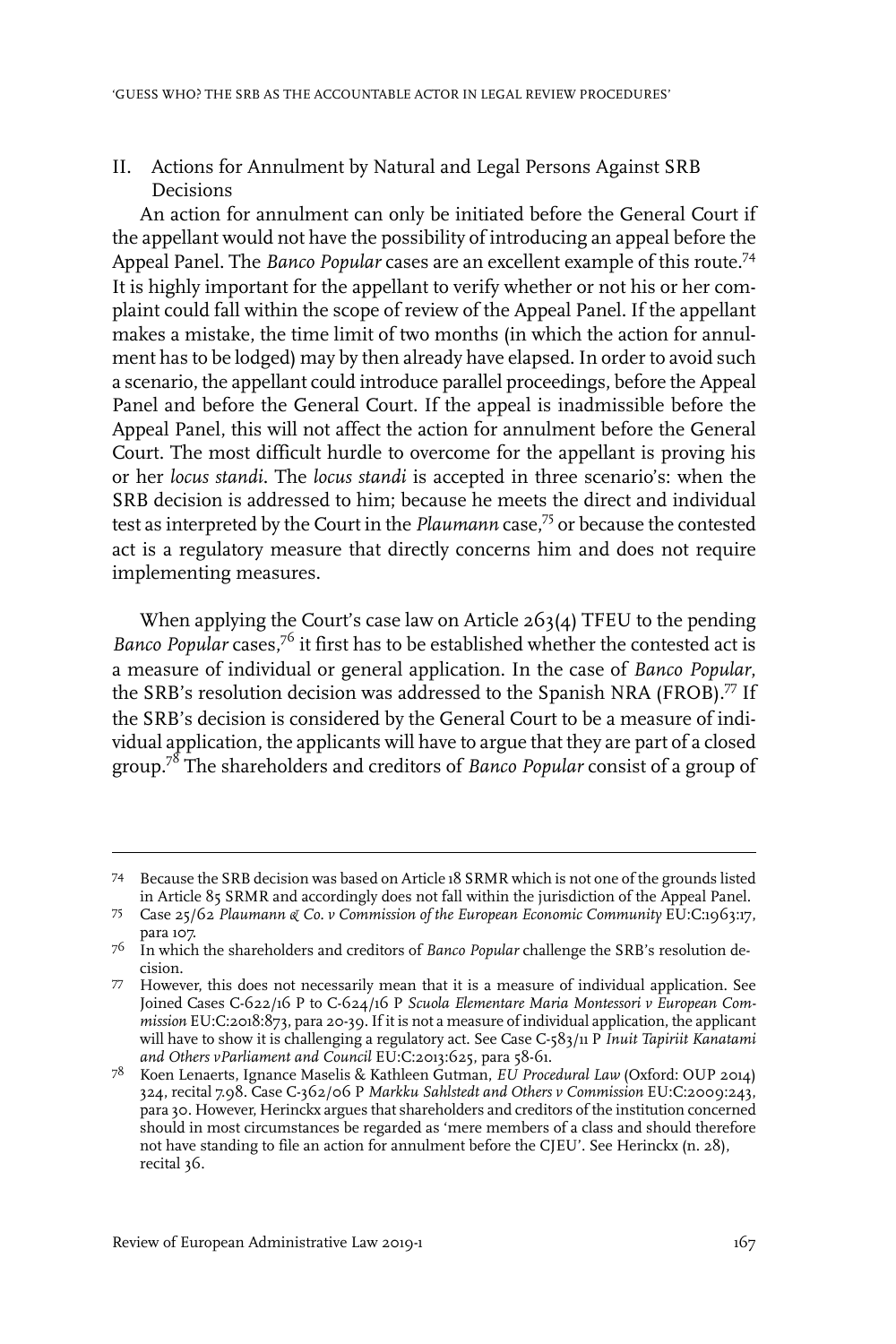persons who were identifiable at the time of adoption of the resolution scheme.<sup>79</sup> It is of course a different question whether they have an interest in bringing proceedings separate from *Banco Popular* itself. In a recent order the General Court accepted that persons that were shareholders of a bank at the time that bank's authorization was revoked were individually concerned by the decision revoking the authorization since it effectively limited their rights as shareholders to instruct the bank's management bodies to take legal action.<sup>80</sup> Assuming that *Banco Popular* is no longer able to autonomously act in its own interest, it is submitted that the General Court's reasoning is equally applicable to the shareholders of *Banco Popular* at the time of the sale of *Banco Popular* to *Banco Santander*.

Regardless whether the act is of general (and therefore a regulatory act) or individual application, the claimants will secondly, have to satisfy the direct concern test.<sup>81</sup> Most decisions from the SRB are addressed to the NRAs.<sup>82</sup> It is then the NRA's duty to implement the SRB decision at national level. The direct concern test will not be satisfied in the situation where the SRB decision leaves a margin of discretion to the NRA.<sup>83</sup> The *Banco Popular* cases show how the competent NRA, the FROB, did not have a margin of discretion when it was implementing the SRB decision. In addition to be of direct concern, the decision must also be capable of directly producing an effect on the legal situation of the appellants.<sup>84</sup> For the shareholders, it is argued that the imposed sale of *Banco Popular* affected both the substance and the extent of their rights as it took away

E.g. Case 11/82 *SA Piraiki-Pitraiki and Others v Commission of the European Communities* 79 EU:C:1985:18, para 31. Case C-152/88 *Sofrimport SARL v Commission of the European Communities* EU:C:1990:259, para 11.

Order T-247/16 *Trasta Komercbanka and Others v ECB* EU:T:2017:623, para 62. We consider 80 that the position of the shareholders of *Banco Popular* is similar to the position of shareholders of a bank which has been liquidated as a result of the withdrawal by the ECB of the bank's authorization for taking up the business of credit institutions. An appeal against this order is pending before the Court at the moment of writing. Advocate-General Kokott considers that an action could still have been brought by the bank itself, suggesting that the shareholders do not have an interest in bringing proceedings. See Opinion of AG Kokott in Joined Cases C-663/17 P, C-665/17 P and C-669/17 P *Trasta Komercbanka and Others v ECB* EU:C:2019:323, para 128.

For the Court's traditional test, see i.a. C-463/10 P and C-475/10 P *Deutsche Post AG and Federal* 81 *Republic of Germany v European Commission* EU:C:2011:656, para 66. See also Case 97/85 *Deutsche Lebensmittelwerke v European Commission* EU:C:1987:243, para 11. C-131/92 *Thierry Arnaud and others v Council of the European Communities* EU:C:1993:200, para 8.

 $82$  See Article 29(1) SRMR.

<sup>&</sup>lt;sup>83</sup> Tomas M.C. Arons, 'Judicial Protection of Supervised Credit Institutions in the European Banking Union', in Danny Busch & Guido Ferrarini, *The European Banking Union* (Oxford: OUP 2015) 462, recital 13.62. And B.J. Drijber, 'De Europese Bankenunie op weg naar voltooiing: het gemeenschappelijk afwikkelingsmechanisme' (2015) *SEW* 220, 230-231.

<sup>&</sup>lt;sup>84</sup> Koen Lenaerts, Ignace Maselis & Kathleen Gutman, *EU Procedural Law* (Oxford: OUP 2014) 319, recital 7.92.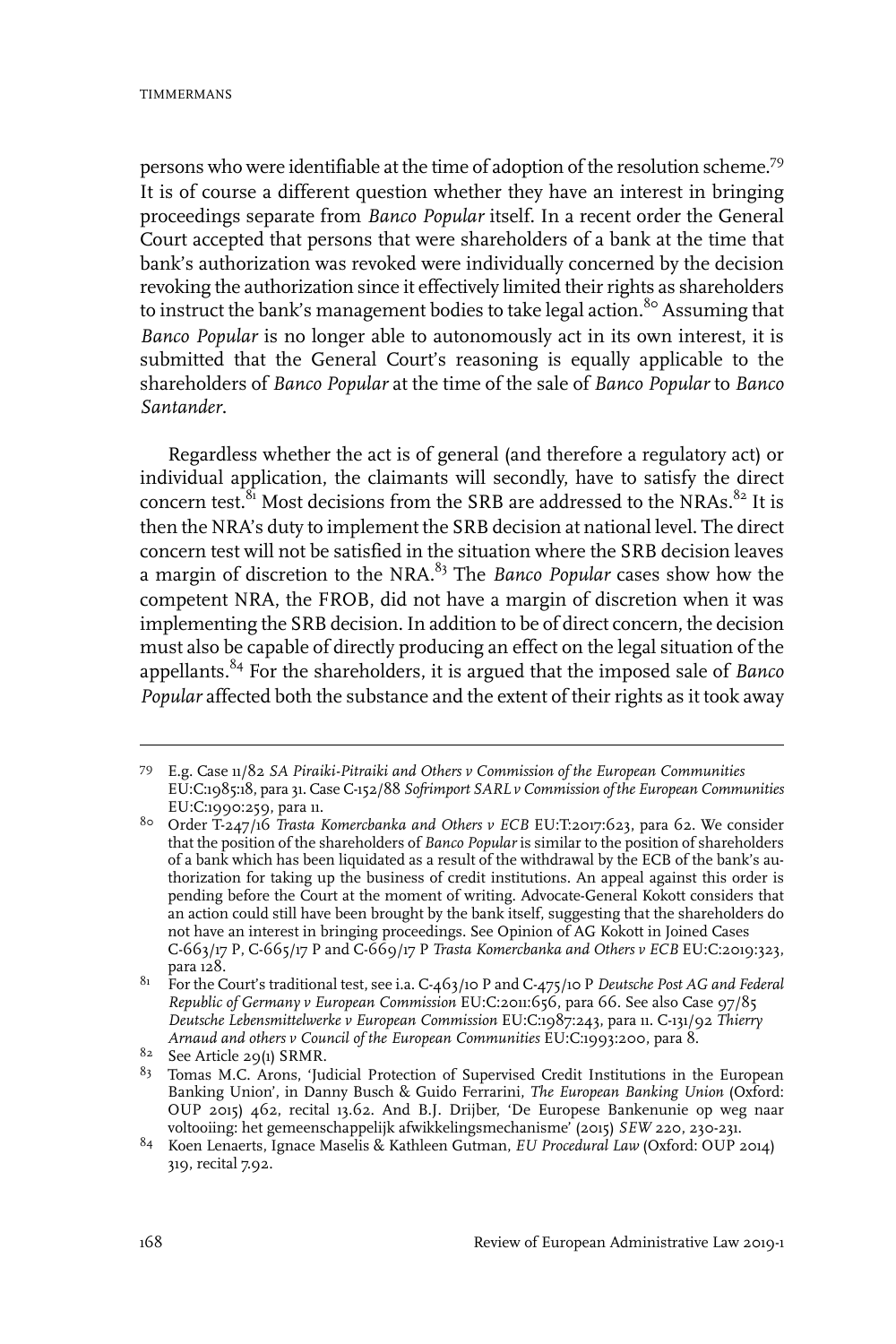their right to receive dividends and their possibility of exercising their voting rights or their rights to take part in the management of the company.<sup>85</sup>

The above analysis deals with shareholders of the financial institution. However, it could well be that the financial institution itself also wants to challenge the SRB's decision. Nonetheless it is not obvious whether the bank itself can, in reality, still pursue legal remedies as *Banco Santander* gained sole control over *Banco Popular* as of the date on which the resolution decision was taken. In the hypothesis that *Banco Popular* can no longer initiate an action for annulment against the SRB decision, it is even more pivotal that the General Court accepts the shareholders' and creditors' *locus standi* in light of the principle of effective judicial protection. Whether this is possible depends on whether or not the NRA had a margin of discretion when implementing a decision. If it had, the decision is shielded from review as it does not satisfy the direct concern test. This means that only the national implementation measures can be challenged before national courts. This outcome is evidently not satisfactory as the real author of the decision is not NRA, but is the SRB. When the court has to decide which actor is responsible it should asses where the *de facto* final decisionmaking power lies. It is submitted by the author that in this case this would indeed be with the SRB.

Another remaining unclarity consists of the standard of review the General Court will apply when assessing the legality of the resolution decision.<sup>86</sup> If the author of a contested act exercises a discretionary power, the General Court might only declare the resolution decision invalid when it is vitiated by a 'manifest error of assessment', or when it is arbitrary or clearly unreasonable. $87$ Whether this type of judicial restraint is always desirable, for example when fundamental rights<sup>88</sup> are involved, can of course be questioned.

The SRB has a 'technical discretion',  $89$  which means that it acts as an administrative body and that its discretion and limited judicial review is justified by

Similarly, see Order T-247/16 *Fursin and Others v ECB* EU:T:2017:623, para 66-69. <sup>85</sup>

Until the first judgments by the General Court on *Banco Popular* are available. <sup>86</sup>

 $87$  Janneke Gerards, 'Pluralism, Deference and the Margin of Appreciation Doctrine' (2011) *European Law Journal* 80, 80-120. Lenaerts, Maselis & Gutman (n. 83) 385, recital 7.180.In the ECJ's *Tetra Laval* judgment of 2005 for example, the Court stated: 'Whilst the Court recognizes that the Commission has a margin of discretion with regard to economic matters, that does not mean that the Community Courts must refrain from reviewing the Commission's interpretation of information of an economic nature.' Case C-12/03 P-DEP *Tetra Laval BV v European Commission* EU:C:2005:87, para 39.

<sup>88</sup> Such as the right to property for example.

See by analogy Case C-40/03 P *Rica Foods (Free Zone) NV v Commissionof the European Com-*89 *munities* EU:C:2005:93, Opinion of AG Léger, paras 45-46. Miro Prek & Silvere Lefèvre, '"Administrative Discretion", "Power Of Appraisal" And "Margin Of Appraisal" In Judicial Review Proceedings Before The General Court' (2019) *Common Market Law Review* 56(2), 339.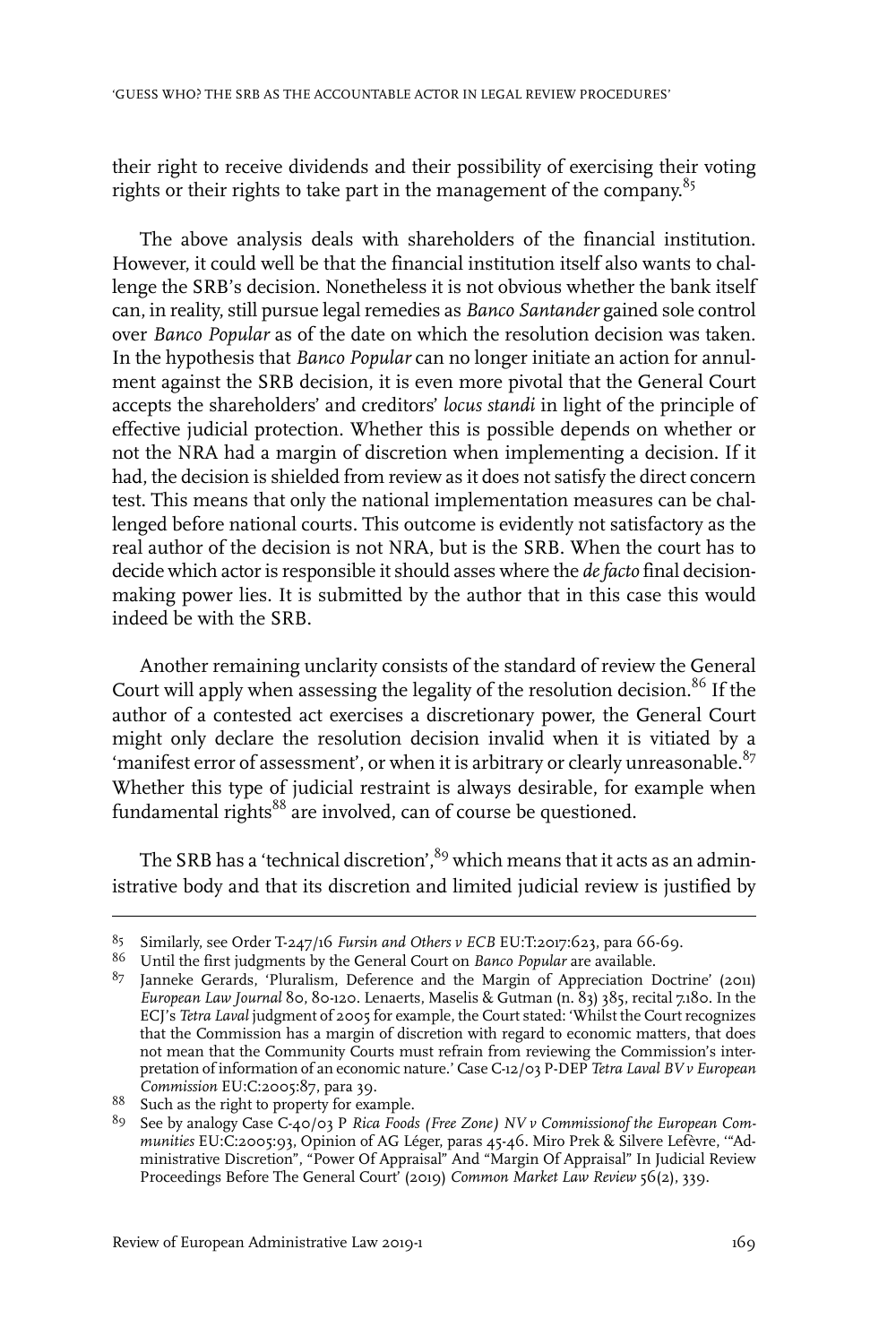the complexity of the economic, legal and political assessments the SRB has to make. It might be suggested that the judges call in external expertise when technical questions come before it,<sup>90</sup> but in practice the Court makes very limited use of this possibility. Specifically, for decisions taken under the SRMR, however, it is put forward that calling in such external expertise is not necessary at all since there is a specialised Appeal Panel. However, the biggest drawback to this suggestion is that the Appeal Panel's jurisdiction *ratione materiae*is very limited. As demonstrated by the flood of annulment actions against *Banco Popular*'s resolution, many SRB decisions cannot be reviewed by the Appeal Panel and have to be challenged directly before the General Court.<sup>91</sup>

#### III. Action for Damages – Liability

In Article 87 SRMR (governing the liability of the SRB) we read that jurisdiction regarding non-contractual liability claims are granted to the CJEU.<sup>92</sup> The liability of the SRB concerning non-contractual liability in essence mirrors the general principle of non-contractual liability codified in Article 340(2) TFEU regarding non-contractual liability of the Union. Article 87 SRMR also foresees in a compensation for damages (i.e. an indemnity provision<sup>93</sup>) which is not related to unlawful conduct. If the wrongful conduct can be attributed to both the SRB and the NRA, there may be joint liability of both. In this case the claim should be split between the CJEU and the national court. In that case, the CJEU might require that all national remedies are exhausted first.<sup>94</sup> The action for damages is different from all other direct actions as it is a compensatory action aimed at making good the harmful consequences that an EU measure/conduct or omission by an EU institution has on an applicant. All other direct actions are aimed at obtaining a declaration from the Court that a Member State or an EU institution has breached European Union law. <sup>95</sup> Since the *Bergaderm* judgment<sup>96</sup> the CJEU has unified the three fundamental criteria for substantive damages liability. These are in essence the following: (1) a rule of law granting

Case C-269/90 *Technische Universität München v Hauptzollamt München-Mitte* EU:C:1991:317, 90 Opinion of AG Jacobs, para 13.

 $91$  SRMR, art 85(3).

 $92$  SRMR, art  $87(1)$ , (3) and (5).

<sup>93</sup> Yves Herinckx, 'Judicial Protection in the Single Resolution Mechanism', in Robby Houben & Werner Vandenbruwaene (ed.), *The Single Resolution Mechanism* (Cambridge: Intersentia 2017), recital 43.

<sup>94</sup> *Ibid*, recital 44.

Albertina Albors-Llorens, 'Judicial protection before the Court of Justice of the European Court', 95 in Catherine Barnard & Steve Peers (ed.), *European Union Law* (Oxford: OUP 2017) 268.

Case C-352/98 P *Laboratories Pharmaceutiques Bergaderm and Jean-Jacques Goupil v Commission* 96 *of the European Communities* EU:C:2000:361, paras 41-42.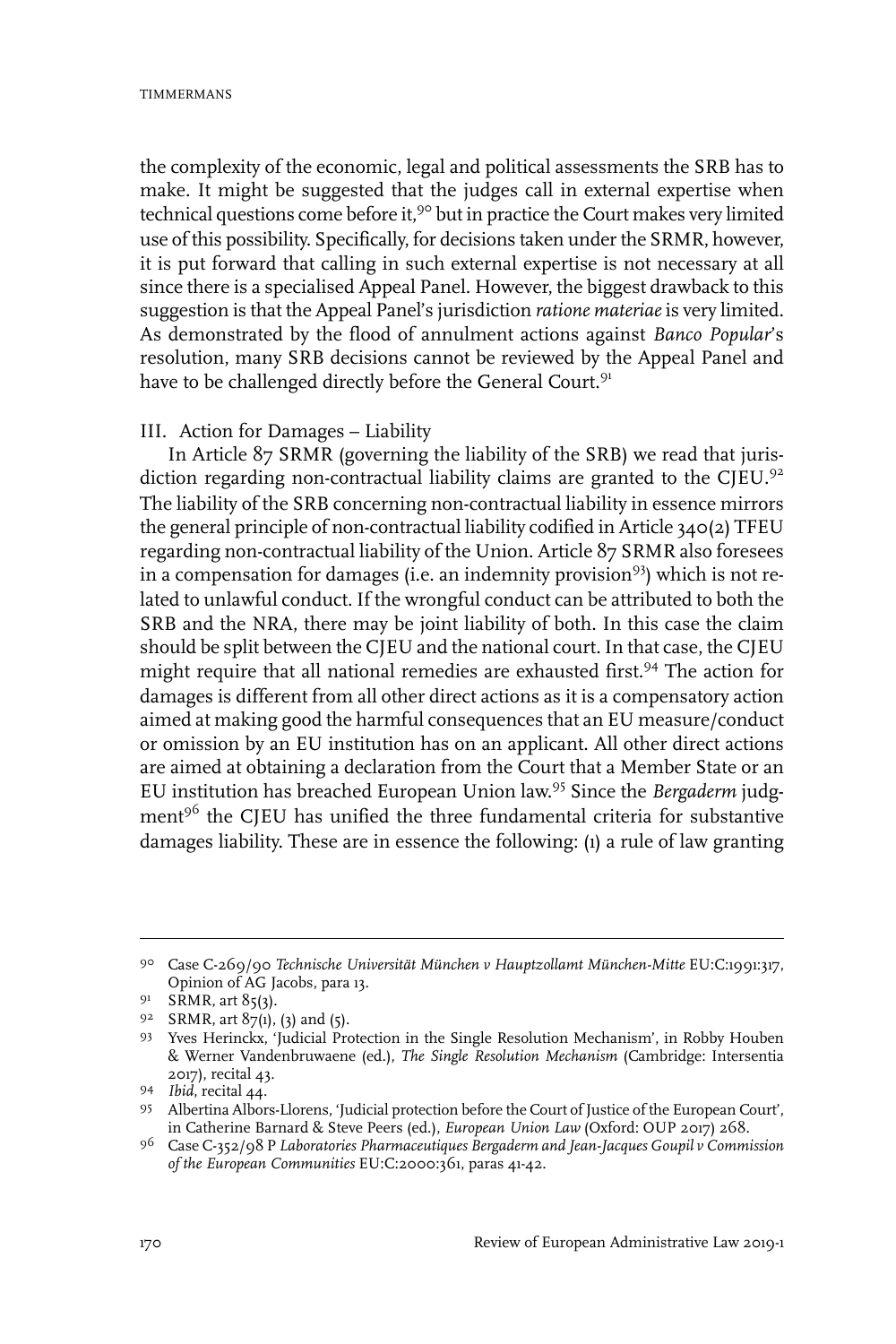rights to individuals,  $97$  (2) this rule has been breached in a sufficiently serious manner, and (3) there is a causal link between the damage and the action/inaction by the EU or the Member State. An extensive discussion of this criteria would go beyond the scope of this article, which is why only the potential legal issues the claimants would encounter in an action for damages will be touched upon. In order to be successful in showing a sufficiently serious breach, it is decisive whether the EU body (e.g. the SRB) had a large or narrow discretion when adopting the act in question. If it had a large margin of discretion, a sufficiently serious breach is required. The SRB will have had a large discretion in a resolution case as its decision is based upon complex technical and economic assessments. The CJEU will take into account that the EU body often has to make difficult discretionary choices. However, as stated above, there are judges who will not be intimidated by complex, technical and economic questions and will try to assess in depth whether the assessment made is affected by a (manifest) error of assessment.<sup>98</sup>

#### IV. Preliminary References from National Courts

Under Article 267 TFEU, the CJEU is competent to hear preliminary references from national courts on the interpretation and validity of acts with European law. A reference from a national court can be send in a procedure where a decision of the NRA is challenged or whether the national court has to assess the non-contractual liability of the NRA. As discussed before, the NRAs are competent to implement the SRB decisions and the margin of discretion can vary from none to quite some discretion. When the NRA has a certain margin of discretion, this can mean that the SRB decision cannot be challenged before the General Court because the direct concern test is not satisfied. The only way in which the original SRB decision can then be challenged is *via* the indirect route of Article 267 TFEU. If the national court is of the opinion that the SRB decision is valid, it will not refer a question to the CJEU. National courts, according to the *Fotofrost* doctrine of the CJEU,<sup>99</sup> are of course not entitled to declare an EU act invalid. Lastly, there can exist a duty to refer for a national court when it is the court adjudicating in last instance and no further judicial remedy is available.<sup>100</sup>

<sup>97</sup> See also Tomas M.C. Arons, 'Judicial Protection of Supervised Credit Institutions in the European Banking Union', in Danny Busch & Guido Ferrarini (ed.), *The European Banking Union* (Oxford: OUP 2015) 470, recital 13.6.

See for example AG Jacobs' view in his Opinion in *Technische Universität München*: 'The Court 98 cannot shy away from technical questions and must in an appropriate case be prepared to resolve such questions by commissioning an expert's report under its rules of procedure.' Case C-269/90 *Technische Universität München v Hauptzollamt München-Mitte* EU:C:1991:317, Opinion of AG Jacobs, para 13.

Case C-314/85 *Foto-Frost v Hauptzollamt Lübeck-Ost* EU:C:1987:452, paras 14-17. 99

<sup>100</sup> TFEU, art 267(3).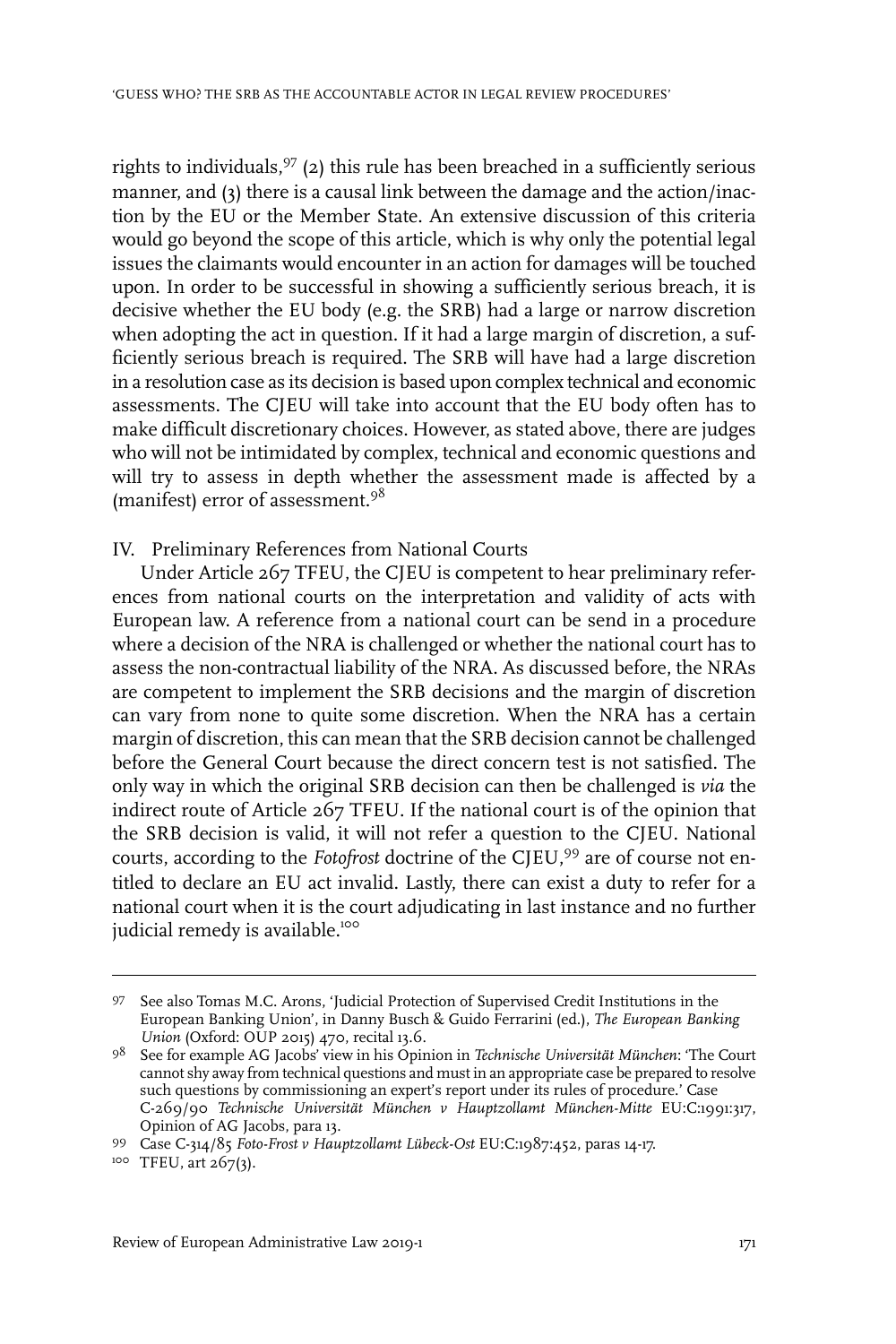TIMMERMANS

### 2.1.3. Judicial Review at National Level

National courts are competent to adjudicate on several decisions made within the SRM framework. They are mainly competent to review the legality of decisions adopted by the NRAs in the exercise of the powers conferred on them by the SRMR and to determine the NRAs non-contractual liability.<sup>101</sup> As we have seen, firstly, they are competent to entertain a dialogue with the CIEU by sending preliminary references either on the interpretation or on the validity of EU acts. Secondly, they are allowed to approve ex-ante crisis management measures taken by NRAs.<sup>102</sup> Thirdly, they can entertain a challenge against a valuation of assets and liabilities. A valuation of assets and liabilities $^{103}$ plays an important role in the resolution of a bank. Usually, there are two valuations: one before the resolution and one after the resolution. These are to be carried out by an independent third person.<sup>104</sup> The pre-resolution valuation is an integral part of the SRB's resolution decision. The SRMR foresees that the pre-resolution valuation can only be subject to appeal together with the SRB's resolution decision.<sup>105</sup> Some of the shareholders of *Banco Popular* have indeed challenged the valuation decision together with the SRB decision before the General Court.<sup>106</sup> As stated by Herinckx, there is no mention of a right of appeal against the 'post-resolution valuation' but some judicial review should be available in light of the principle of effective judicial protection enshrined in Article 47 CFR. The legal issue lies in the fact that the author of the valuation is an independent third person, not the SRB nor the NRA. If a claim would be brought before a national court, it might not be able to refer a question to the CJEU as it is not an act of an EU organ.<sup>107</sup> This is not a desirable situation in light of effective judicial protection.

<sup>&</sup>lt;sup>101</sup> SRMR (n. 16), recital 120.

<sup>&</sup>lt;sup>102</sup> The judicial approval of ex-ante crisis management measures will not be discussed in the article as it deals with the system under the Bank Recovery and Reso-lution Directive 2014/59/EU and is not foreseen in the SRMR. But see: Yves Herinckx, 'Judicial Protection in the Single Resolution Mechanism', in Robby Houben & Werner Vandenbruwaene (ed.), *The Single Resolution Mechanism* (Cambridge:Intersentia 2017), recital 49.

<sup>&</sup>lt;sup>103</sup> Or multiple valuations.

<sup>&</sup>lt;sup>104</sup> SRMR (n. 16) art 20(1) and (16).

<sup>&</sup>lt;sup>105</sup> SRMR (n. 16) art 20(15).

<sup>&</sup>lt;sup>106</sup> By using the action for an annulment procedure under Article 263 TFEU.

<sup>&</sup>lt;sup>107</sup> Yves Herinckx, 'Judicial Protection in the Single Resolution Mechanism', in Robby Houben & Werner Vandenbruwaene (ed.), *The Single Resolution Mechanism* (Cambridge: Intersentia 2017) 45, recital 53.